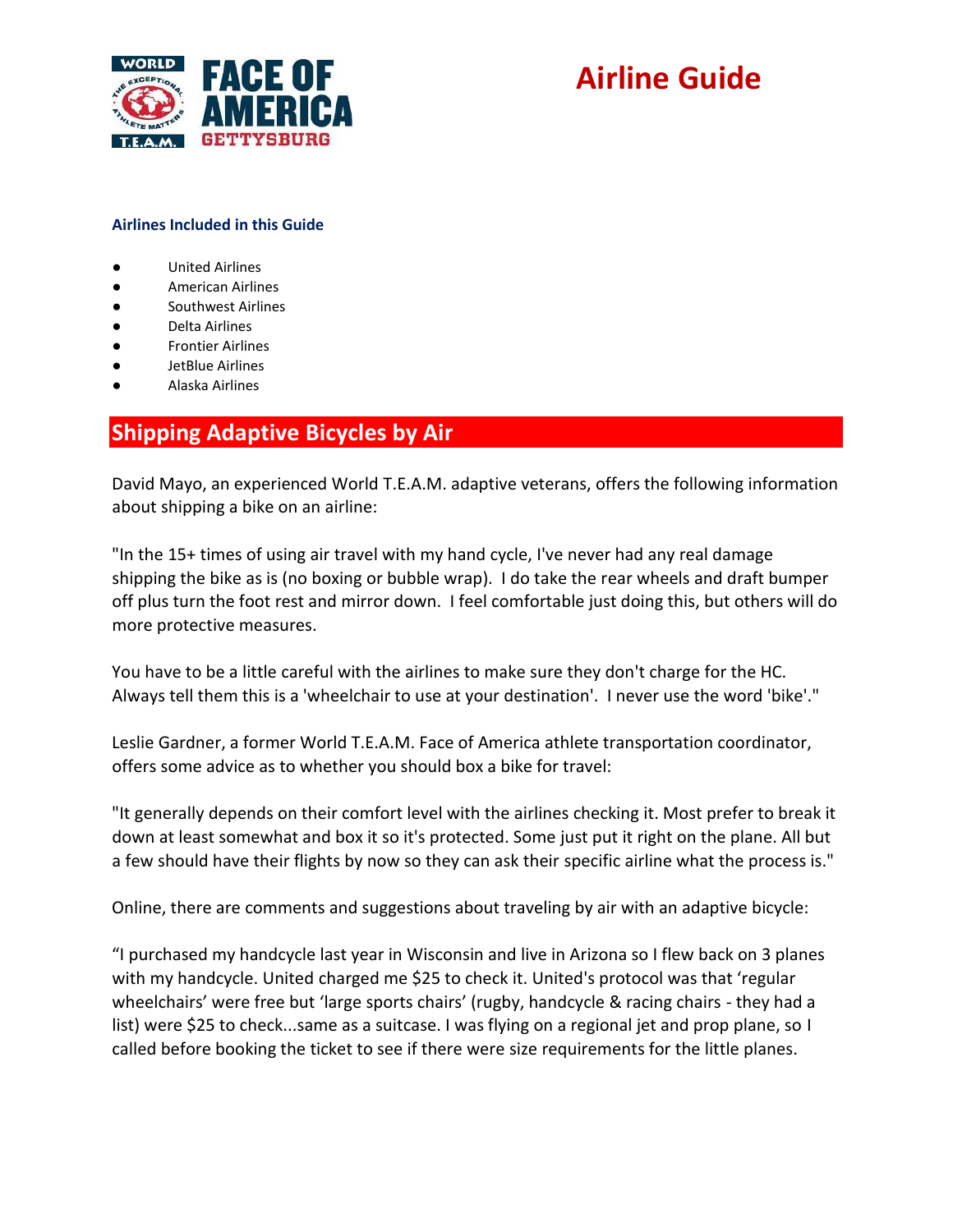

I took some air out of the tires - so they don't explode at altitude & removed all removable parts. I taped bubble wrap around the gears and cranks to protect and I also derailed the chain ahead of time. The guy I bought it from, helped me get it ready for the flight - they were all his suggestions as he had flown with it several times and it was my first handcycle. I have a leansteer bike so the hardest part was pushing / steering the bike through the airport to the counter. My bike survived nicely and I picked it up at oversized baggage (like golf clubs) when I landed."

Mark from Rhode Island writes to Frommers' *Able Traveler*, "With all the new baggage charges, I'm afraid that the airlines will charge me to carry my wheelchair. Can they do this?"

"Technically there is nothing in the law that specifically states that airlines can't charge passengers for carrying wheelchairs; however the nondiscrimination section of the ACAA prohibits airlines from charging for services required under the law. So in a broad sense, charging for carrying a wheelchair is prohibited. Today, no U.S. airline charges for transporting personal wheelchairs; however they can charge for sporting equipment like sit skis, handcycles or sports wheelchairs."

Useful report on traveling with adaptive equipment: [http://barrierfreetravel.net/sample.php.](http://barrierfreetravel.net/sample.php)

### **United Airlines**

<http://www.united.com/web/en-US/content/travel/specialneeds/disabilities/default.aspx> **24-hour Disability Desk: 800-228-2744**

### **UNITED HONORS AMERICA'S VETERANS**

To thank U.S. military veterans, active duty military, National Guard and Reserve members, and their families for their service, United is proud to provide Veterans Advantage® members with up to a 5 percent discount on tickets for United- and United Express®-operated flights purchased on united.com.

### **Additional discount details:**

- Itineraries must originate in the U.S. or Canada to be eligible.
- Discount only applies for travel to destinations in the U.S., Canada, Mexico, Central America and the Caribbean.
- Reservations are limited to eight travelers or fewer.
- Discount is applied to the published base fare and does not apply to governmentimposed taxes and fees or carrier-imposed international surcharges.
- Certain special promotional Web fares are not eligible.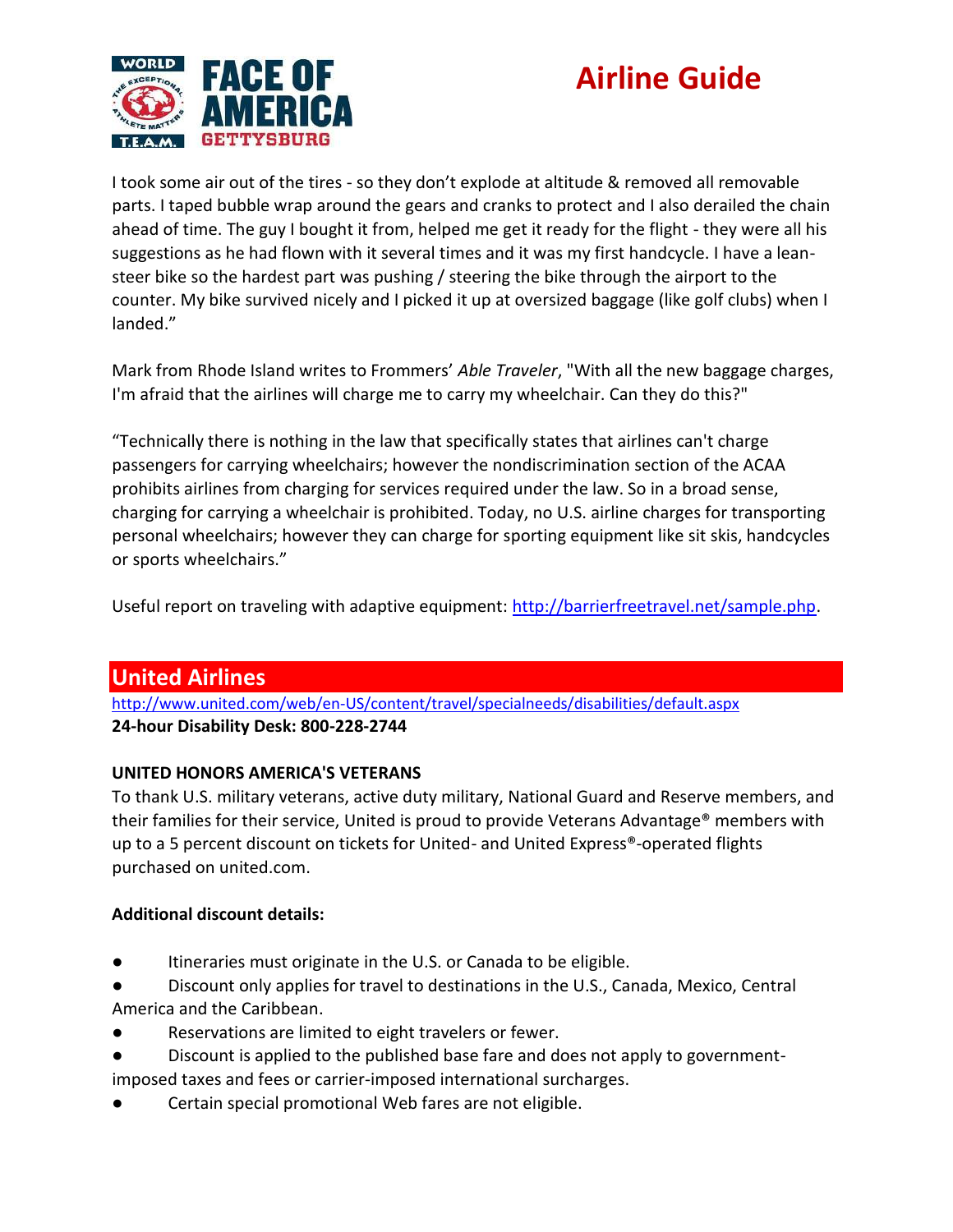



Eligible flight segments will be marked with a special offer indicator on united.com.

Enroll with Veterans Advantage and you will immediately receive a 10-digit travel discount code that can be used to book your United travel. You can enter your unique 10-digit code in the "Offer Code" section whenever you book at united.com.

Veterans Advantage is the leading card program for U.S. military veterans, active duty military, National Guard and Reserve members, and their families, delivering new benefits for all who serve our nation. You are eligible for enrollment if you have served in any branch of service, or during any period of service, both wartime and peacetime. "Next of kin" family members, including the spouse, mother, father, son or daughter of the veteran or serviceperson, may enroll and receive benefits, too.

Veterans Advantage members receive an unparalleled benefits package from the nation's top corporations. You'll receive special insurance coverage, a drug discount program and save on travel, hotels, dining, entertainment, prescription drugs, computers, electronics, fitness centers, wireless services, moving services, health, flowers, gifts and more.

You'll also get your own private login for online benefits access and account support, and tollfree dedicated member service, providing membership assistance whenever you need it.

Enroll in a 30-day trial of Veterans Advantage now and discover these special benefits.

#### **ADVANCE NOTICE**

United recommends that all customers make their reservations as early as possible. We do not require information concerning the extent of a disability, however, the more information we have about you, the better prepared we are to meet your needs. United requires 48 hours advance notice and an hour in addition to the published airport check-in processing time of your originating airport if you:

- Need onboard medical oxygen in flight (available on flights between Guam (GUM) and Tokyo (NRT) and flights between Guam (GUM) and Honolulu (HNL))
- Will be using your FAA-approved respirator, ventilator, continuous positive airway pressure (CPAP) machine or your own personal oxygen concentrator (POC) (United does not provide POCs)
- Require disassembly and/or packaging of a wheelchair battery
- Will be transporting an electric wheelchair on an aircraft with fewer than 60 seats
- Are traveling with a group of ten (10) or more people with disabilities
- Plan to travel with an emotional support or psychiatric service animal in cabin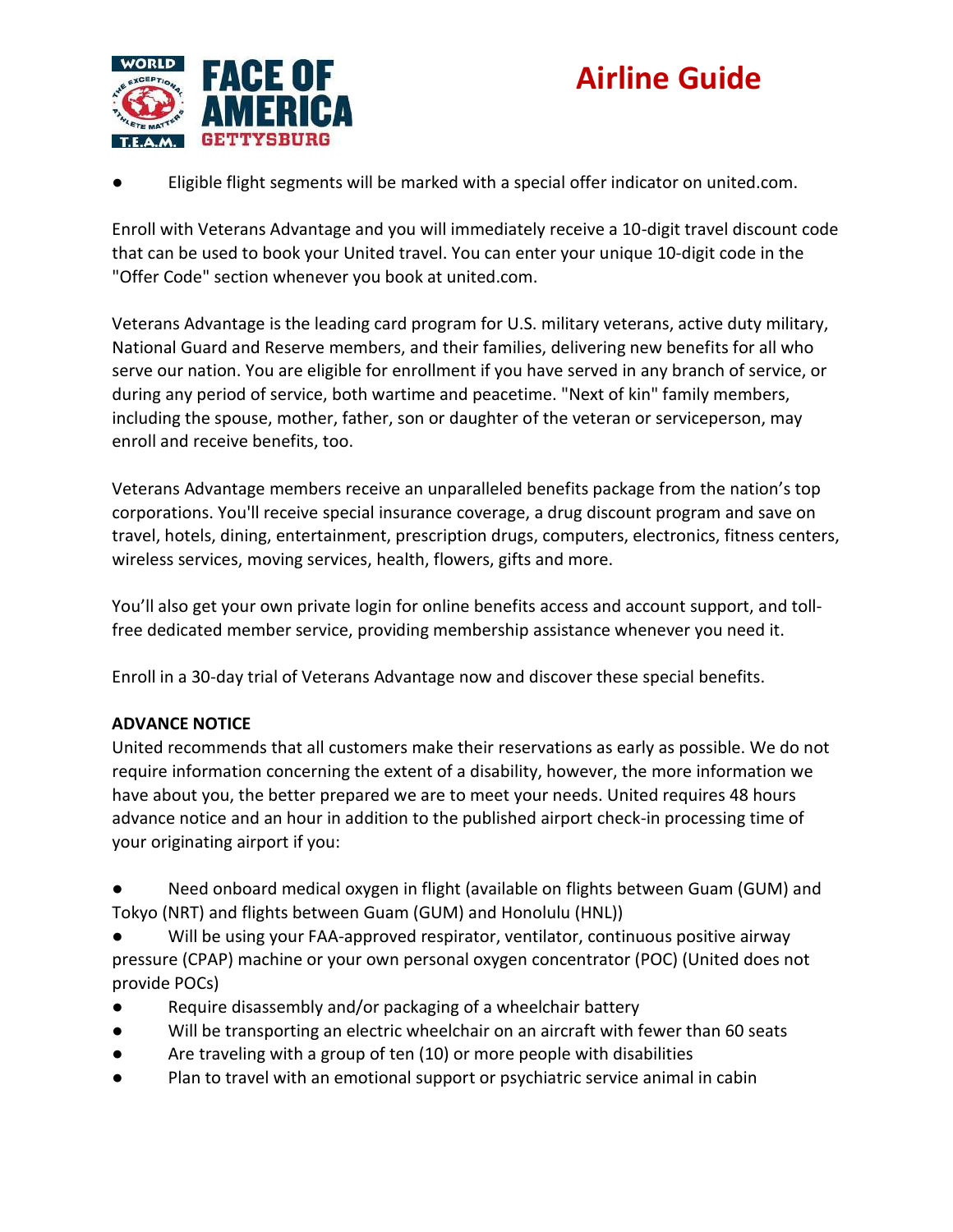

Special meals require a minimum of 24 hours advance notice, however we appreciate as much advance notice as possible.

### **SEATING**

Certain seats are made available to persons with a disability if the request is made at least 24 hours in advance of the scheduled flight. Possible accommodations may include:

- An aisle chair to more easily access the aircraft
- A seat in a row with a movable aisle armrest
- Any other seat that provides greater legroom than other seats on the side of the aisle that best accommodates a disability
- Adjoining seats

If you would like to request this type of accommodation, or if you plan to travel with a specialized seating device, you should call United's 24-hour Disability Desk at 1-800-228-2744 within the United States or Canada, or from elsewhere call United's Customer Contact Center and ask to be connected to the Disability Desk. Approvals may be required for the use of some seating devices.

#### **SERVICE ANIMALS**

#### **Trained service animals**

Trained service animals are accepted in cabin for qualified individuals with a disability. A service animal should sit in the floor space in front of the customer's assigned seat but cannot protrude into the aisles. Customers may use an approved in-cabin kennel for smaller animals provided its use meets stowage requirements. Exit row seating is prohibited. Documentation may be required for an animal traveling to international destinations. Emotional support and psychiatric assist animals

Psychiatric assist animals and emotional support animals are also accepted in cabin for qualified individuals with a disability if certain documentation requirements are met. Additional documentation may also be required for an animal traveling to an international destination.

An animal should sit at the customer's feet without protruding into the aisles to comply with safety regulations. Customers may elect to use an approved in-cabin kennel for smaller animals. Exit row seating is prohibited. Refer to the U.S. Department of Transportation 14 CFR Part 382 or contact United for additional information.

Customers traveling with an emotional support or psychiatric assist animal must provide a minimum 48-hour advance notification to the Disability Desk at the United Customer Contact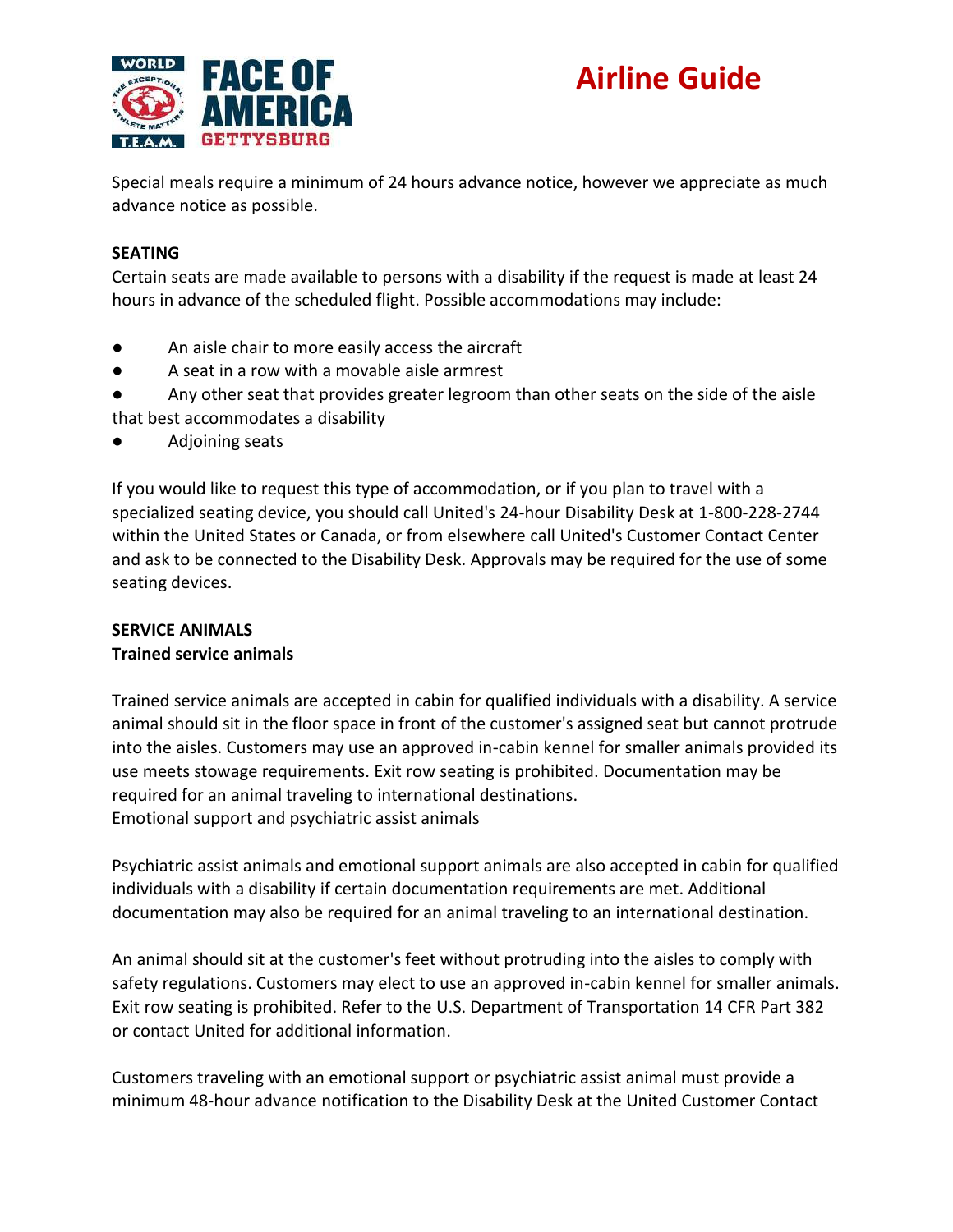

Center by both 1) calling 1-800-228-2744 and 2) submitting the required documentation (PDF) by fax (1-313-234-6966) or email (uaaeromed@united.com). The Disability Desk must receive and validate the required documentation prior to the time of travel. Verification of documentation will include United contacting your mental health care professional. If we are unable to validate the documentation or if the advance notification is not given, customers will be required to transport the animal as a pet, and pet fees will apply.

#### **Service animals in training**

United only recognizes service animals which have been trained and certified. Animal trainers are permitted to bring one service animal that is training to assist disabled passengers onboard free of charge. These service animals must not occupy a seat. Trainers transporting service animals in the ordinary course of business or service animals who are not in training must check these animals.

#### **Therapy animals**

Therapy animals, which are pets that have been trained and registered by a therapy organization in order to visit nursing homes, hospitals, schools and other facilities, are not considered to be service animals. When traveling with a therapy animal, standard pet-related regulations and restrictions will apply

### **ELECTRONIC ASSISTIVE DEVICES**

Some electronic assistive devices may be used during flight if it can be verified by a manufacturers' label or otherwise that it meets applicable FAA safety and hazardous goods requirements. If possible, please provide information to help verify that the device meets the applicable FAA requirements at the time of booking. Advance notification of at least 48 hours is required to confirm that your device meets these FAA requirements. Our staff at the disability desk at 1-800-228-2744 will assist you in verifying the documentation needed to approve your device for use in-flight. Occasionally the manufacturer of your device may have to be contacted to verify that testing has been performed for the device and that it meets the current FAA requirements. Wireless devices, such as a wireless glucose monitor, cannot be used on board the aircraft. Additionally, personal air filtration units cannot be used on board the aircraft. Unapproved devices are permitted to be carried on the aircraft, however may not be used, provided they fit securely beneath the seat or in the overhead compartment.

#### **MEDICINE**

You should carry your medications with you onboard the flight. In fact, you should never put your medications in your checked bag. Keep in mind that you may be asked to check your carryon bag at the gate due to space constraints in the cabin. It is your responsibility to remove your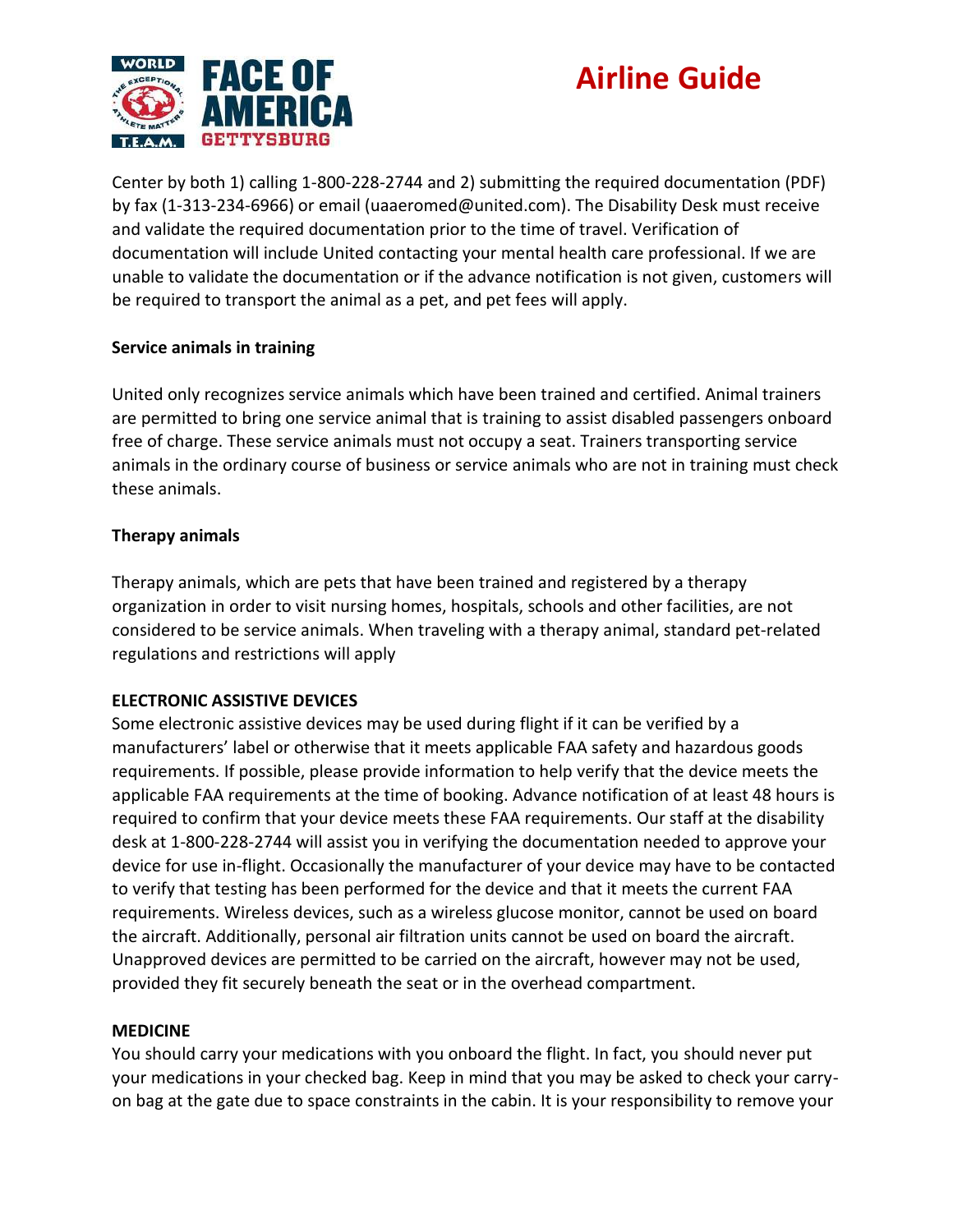

medications before giving your bag to a flight attendant or agent at the gate. Our aircraft do not have refrigerators on board, so please plan accordingly. Also, if you use needles to inject medication, have your doctor's prescription with you just in case security officers have questions.

### **CUSTOMER WHEELCHAIR EQUIPMENT**

United Airlines accepts one wheelchair or other assistive device per customer in addition to the checked baggage allowance at no additional charge. We accept all types of wheelchairs and scooters including folding, collapsible, non-folding, manual or powered. Excess, oversized and/or overweight baggage charges may apply for checking additional wheelchair(s) that are used for recreational purposes.

Advance notice of forty-eight (48) hours and an hour in addition to the published airport checkin processing time of your originating airport is required for powered wheelchairs if the passenger will be traveling on an aircraft of 60 seats or less.

### **Checking your equipment**

Your wheelchair can be checked at the ticket counter and/or gate. We appreciate you arriving at the airport at least one hour before departure if your powered equipment requires disassembly. This time helps ensure that proper handling is accomplished. Customers may use United's wheelchair equipment after checking personal wheelchairs. Checking and returning your wheelchair at the gate can also be arranged. Please advise us in advance if you request use of your equipment at airports for connecting flights. Please note, we do our best, but damage does sometimes occur, particularly with heavier powered wheelchairs.

Helpful suggestion: having written instructions about various items on your device will assist airport personnel as they load and unload it. You can design your own set of instructions, or can use one that we have created by downloading the wheelchair information card. Fill out as much information as you can and affix the card to the device. Keep a copy for yourself as well and have it available in case the one on your device gets lost for some reason.

#### **Manual wheelchairs**

Customers, who identify themselves for preboarding, have priority to have their folding wheelchair stowed onboard upon request. All of United's aircraft have adequate space to accommodate at least one adult-sized wheelchair.

Customers' manual wheelchairs can be checked for stowage in the cargo bin at either the ticket counter or gate. Please provide as much information as possible to our employees to ensure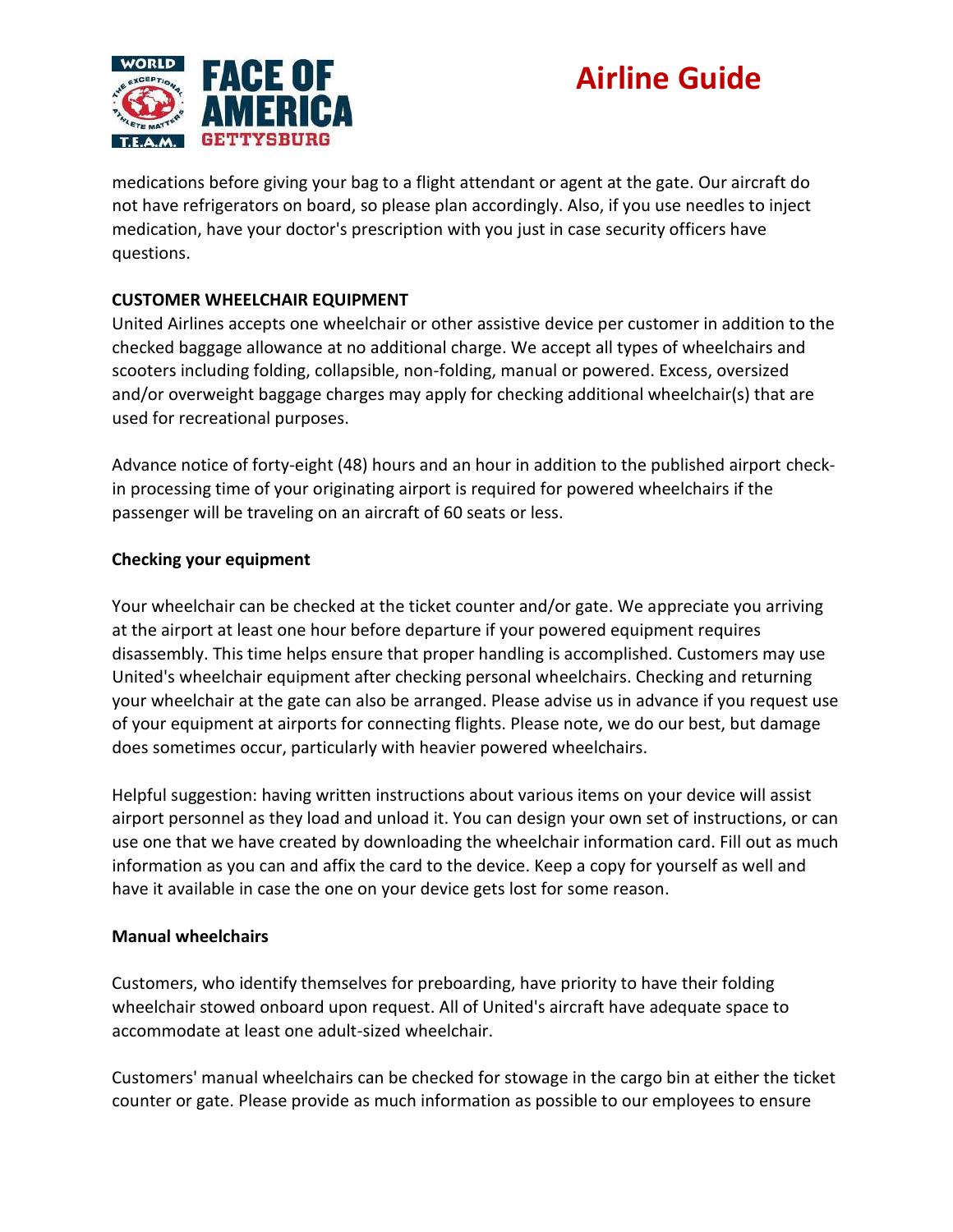

proper handling and loading. Detachable items such as seat cushions, removable sideguards and footrests can be carried in the cabin or tagged and stowed with the chair in the cargo bin.

### **American Airlines**

<https://www.aa.com/i18n/travelInformation/specialAssistance/customersWithDisabilities.jsp> **800-433-7300**

### **Advance Notice Needed**

We recommend that all of our customers make their reservations as far in advance as possible. While we do not require disclosure of the nature or extent of your disability, the more information we have concerning any special assistance you may require, the more prepared we are to meet your needs during your trip.

#### **Booking Your Reservation**

#### **On AA.com**

On AA.com, you can record your request for assistance from among the following selections:

Wheelchair Assistance (one of three options):

- Passenger can walk but requires wheelchair for distance to/from gate (see agent for wheelchair)
- Passenger can walk but needs assistance up/down stairs. A Special Assistance Coordinator will contact the passenger to make arrangements.
- Passenger cannot walk and needs assistance to seat on plane. A Special Assistance Coordinator will contact the passenger to make arrangements.

#### **Medical Oxygen**

FAA approved portable oxygen concentrators are the only medical oxygen devices approved for inflight travel. A 48-hour notice is required.

### **Visual Disability**

Passenger is blind or has low vision and needs assistance.

#### **Hearing Disability**

Passenger is deaf or hard of hearing and needs assistance.

On Other Travel Websites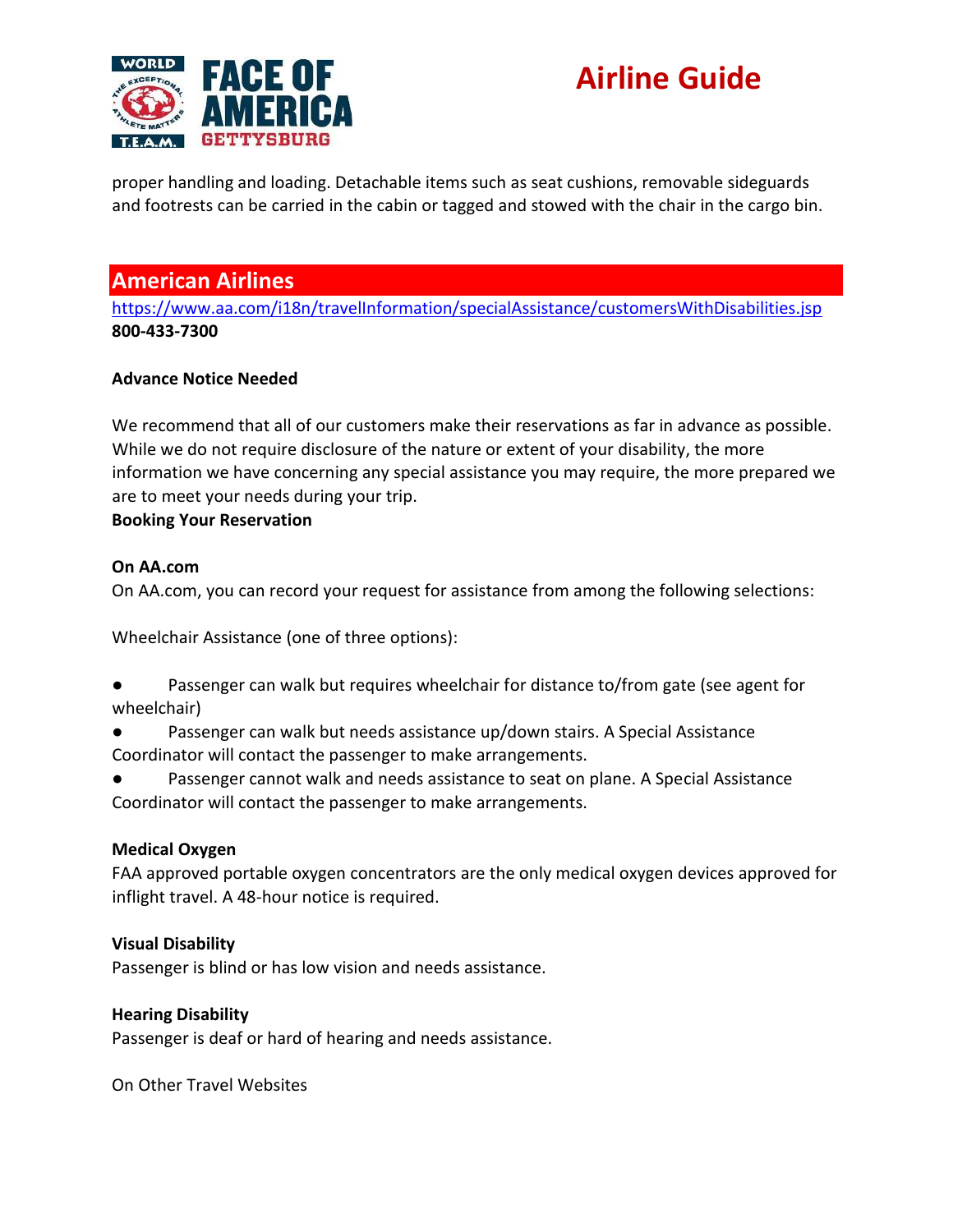

If your reservation was booked on a Website other than AA.com, you may make arrangements for special assistance by calling Reservations.

Please let us know if you:

- Require a wheelchair
- Need assistance getting into and out of the aircraft seat
- Require adjacent seating for yourself and your personal care attendant
- Are traveling with a service animal
- Are traveling with a battery-powered medical device
- Will need disassembly and battery packaging for your mobility assistive device
- Have any other special requirement

We require at least 48 hours advance notice when making your reservation for the following:

- Portable Oxygen Concentrator usage
- Travel with a group of 10 or more people with disabilities
- Travel with an emotional support or psychiatric service animal

#### **Special Assistance Coordinators**

Within our Reservations Department, an exclusive team called "Special Assistance Coordinators" facilitates your travel. Specially trained to arrange for the special needs of customers with disabilities and/or medical conditions, they document your reservation concerning your special service requests to alert our airport staff. In certain circumstances, if you have requested special assistance at the time of making your reservation, they will contact you by telephone prior to departure to ensure all advance medical paperwork requirements or special assistance requests are arranged. For this reason, it is helpful to have a valid, complete telephone number available within your reservation.

Although not required to do so, our customers with disabilities advise us that pre-arranging for special assistance helps travel proceed more smoothly. Assistance from a Special Assistance Coordinator is arranged for at the time of booking with an AA Reservation Representative or with your Travel Agent upon identification of your service request.

#### **Pre Reserved Seating**

For customers with a disability who are traveling with another individual who is assisting them inflight as an attendant, seats can be arranged side by side. For those who use an aisle chair to access their seat and cannot readily transfer over a fixed armrest, there are many seats with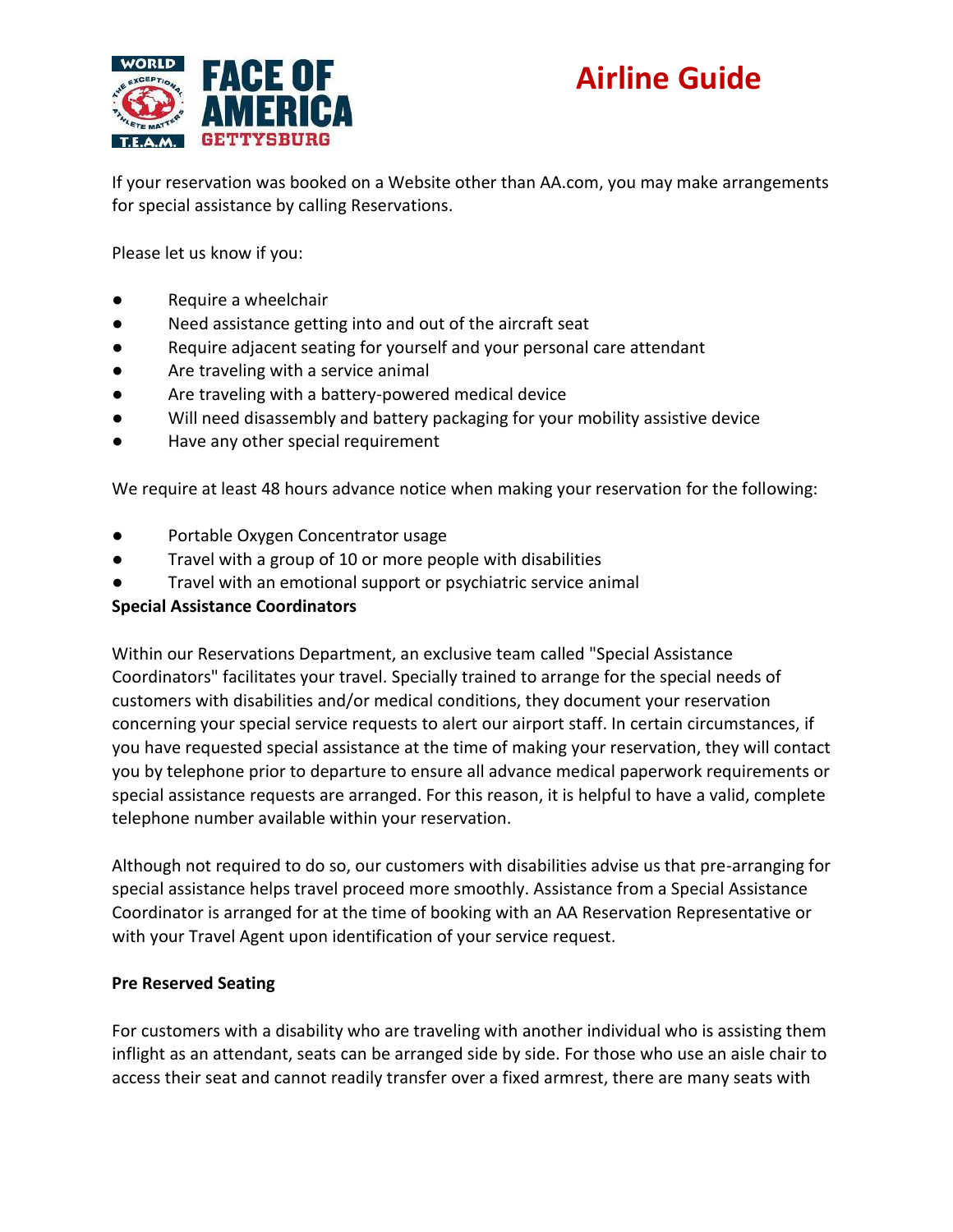

moveable aisle armrests. If you are traveling with a service animal or you have a fixed or immobilized leg, please advise us so we may assign you a bulkhead seat if you prefer one.

We recommend that you indicate your seating preference when you make your reservation.

Please contact Reservations to request specific accommodations.

### **If you have a hearing disability**

Airports are noisy places. Large, open spaces and crowds make it difficult for people to hear and communicate. For that reason, airports feature signage designed to help with navigation. Visual information concerning flight status appears on updated Departure and Arrival screens throughout airports and information screens behind all gate counters. Please advise an agent working your flight that you have a hearing disability so that they may alert you to important flight information.

#### **If you have a vision disability**

Please request assistance if you have a vision disability. An American Airlines or American Eagle representative will assist you to the ticket counter or help you to your gate. If you would like a courtesy wheelchair upon arrival, this may be arranged in advance when you make your reservation or at the airport. If you seek arm assistance or directions only, please indicate this when making your reservation, or to an airport representative. **If you have a mobility disability**

#### **Airport Electric Carts**

Some airports have electric carts to assist customers in covering distances quickly. These vehicles operate continuously, are available for all customers, and may not be prereserved.

#### **Airport Wheelchair Assistance**

Airport wheelchair service is available to transport you to your departure gate and during your connection, if applicable. Although you can arrange to claim your own wheelchair at the connecting city, we recommend that it be checked through to your final destination. The additional time required to claim and recheck your chair at the connecting city may compromise your ability to make your connection. Please let us know if you will need this assistance when making your reservation.

It is also a good idea to remind the airport agent that you will need a wheelchair or other mobility assistance at your destination or connecting city. Although not required, advance notice and confirmation of arrangements helps us to provide you with timely service.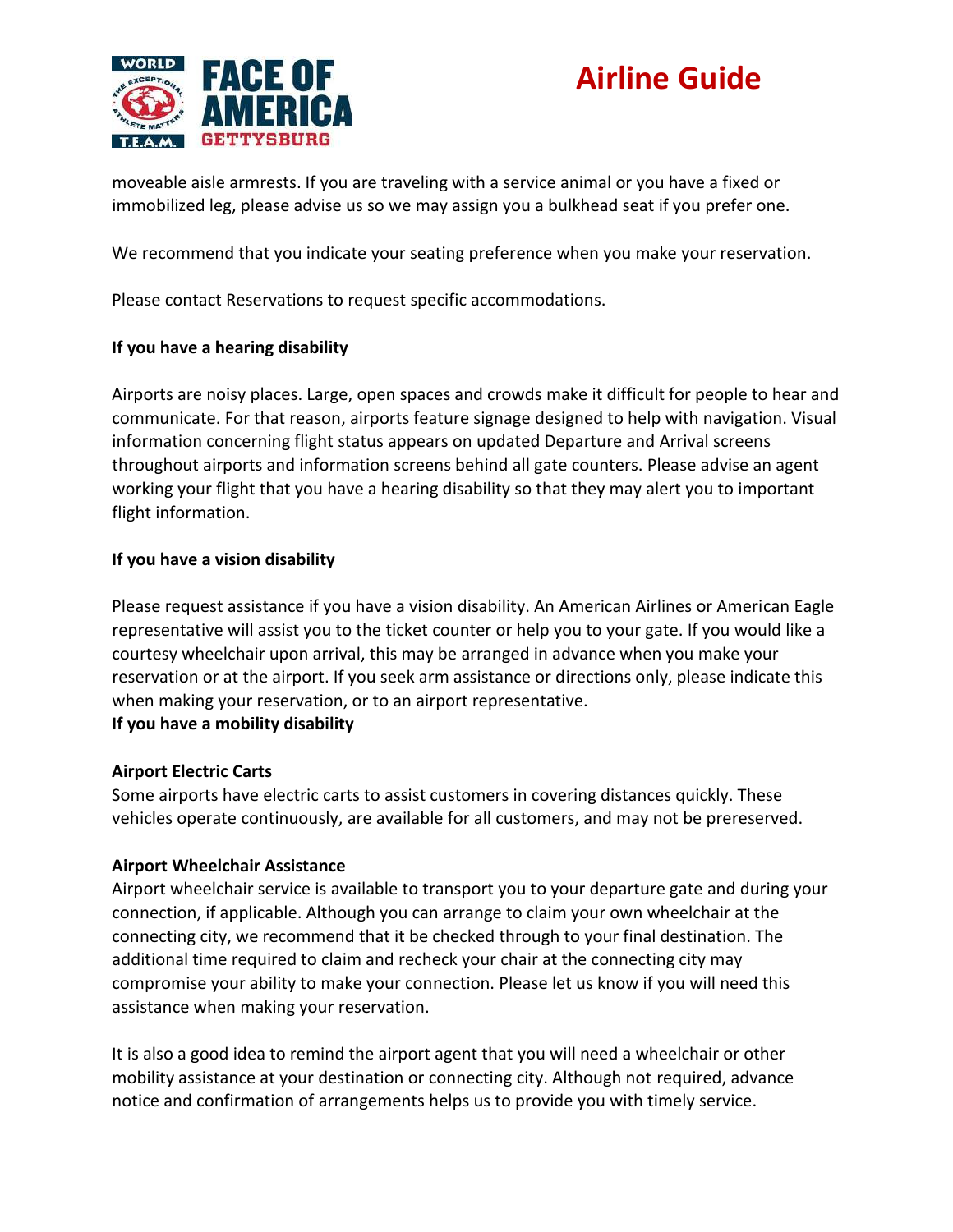

Upon request, pre-boarding assistance will be provided to you, allowing you the opportunity to be seated prior to general boarding. Please advise the agent if you desire pre-boarding due to your disability.

### **Medications**

All customers are entitled to bring one carry-on item with them into the cabin. We recommend that you pack any medications you require in a carry-on bag that will fit under the seat in front of you. You should NEVER put your medications in checked luggage. Our aircraft do not have refrigerators onboard. Also, if you use needles to inject medication, checkpoint security policy is that you must have in your possession medication requiring the use of a needle or syringe that has a professionally printed label identifying the medication or a manufacturer's name or pharmaceutical label. Visit our Carry-On Baggage page for more information.

### **Special Meals**

American offers special meals to meet specific dietary needs at your request on select flights. Since meals are not served on all flights, check with your travel agent or the airline to be sure that a meal is offered on your flight. Many frequent flyers bring light snacks or sandwiches on board with them. This is also a good idea in the event that your flight encounters weather or other delay. For more information, visit our Special Meals page.

### **Service Animals**

American Airlines and American Eagle® accept service animals used by persons with disabilities at no charge. An animal may accompany a customer with a disability in the aircraft cabin, provided the animal can be accommodated without obstructing an aisle or other area used for emergency evacuations.

If a service animal is disruptive or too large to fit under the seat or at the passenger's feet without encroaching on another passenger's space or protruding into the aisle, it will need to travel in a kennel (provided by the passenger) in the cargo hold. The kennel must meet IATA kennel and size requirements for the animal. Temperature restrictions apply to ensure the safety of the animal.

There is no charge for service animals used by customers with disabilities. However, credible verbal assurance that the animal is providing a service to assist with a disability will suffice should an inquiry be made.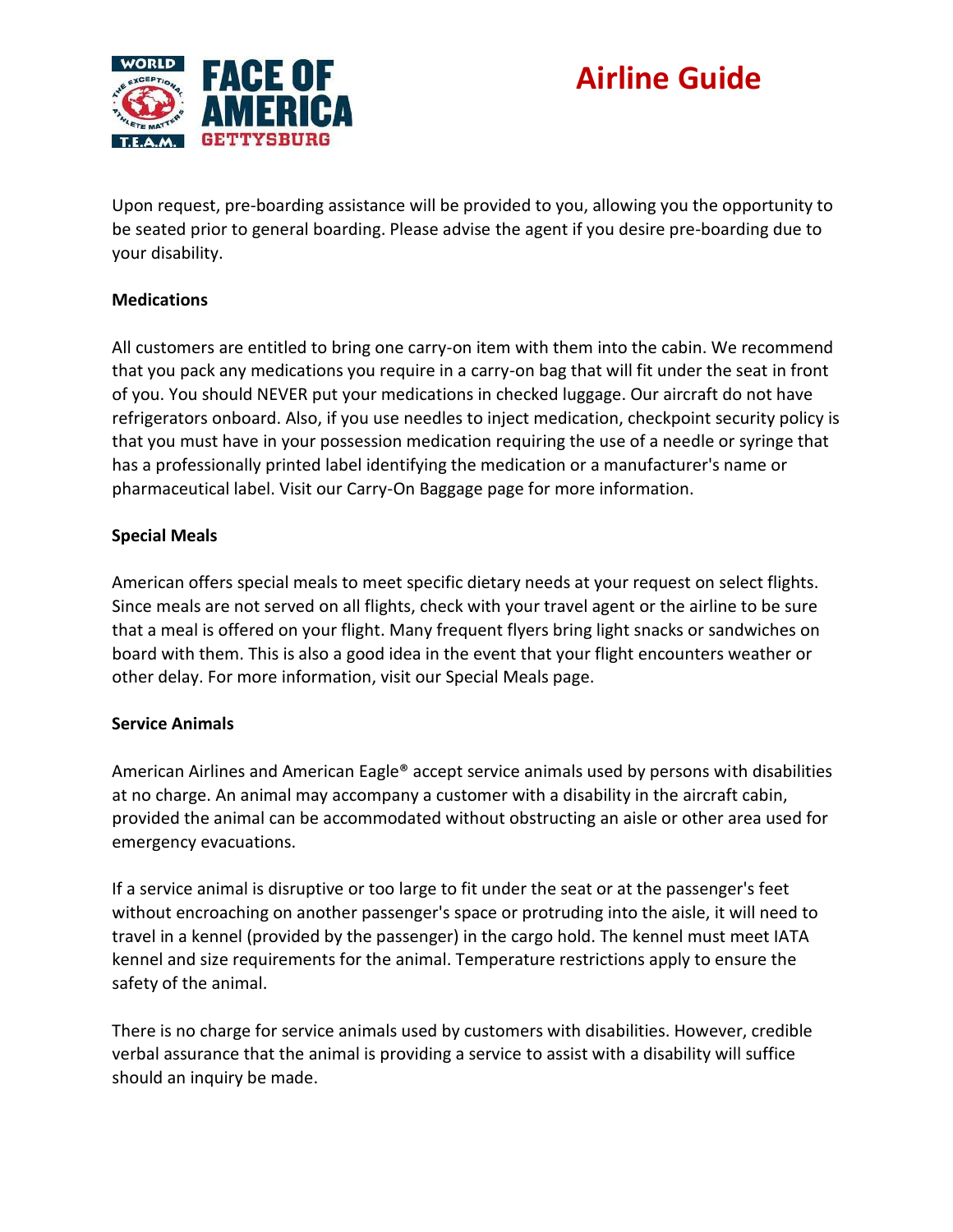

Quarantine restrictions may apply. Your reservations agent or travel agent will be happy to check destination regulations for you.

#### **Service Animals Traveling To Hawaii**

Hawaii has strict guidelines for entry. Customers traveling with animals are required to comply with Hawaii's import requirements. Quarantine laws are designed to protect residents and pets from potentially serious health problems associated with the introduction and spread of rabies. Customers are required to make prior arrangements directly with Animal Quarantine at 808- 483-7151 or www.hawaii.gov/hdoa/ai/aqs/info\* for animal clearance.

Service animals, including emotional support, that are dogs and cats my travel in the cabin to/from Hawaii or directly to outer Hawaii Islands (e.g. Kona, Lihue or Maui.) All other types of service animals must go through Honolulu first. All service animals must have proper entry documents.

At check-in, customers must be prepared to present quarantine documentation that the animal is allowed to enter the state of Hawaii.

#### **Emotional Support or Psychiatric Service Animals**

Emotional support and psychiatric service animals provide emotional support to an individual with a mental health-related disability. These service animals are permitted to accompany customers with a disability in the cabin. The animal will not be required to be in a kennel provided it is clean, well behaved, remains with the customer and under the customer's control at all times. In addition, the animal cannot exhibit any disruptive behavior or pose a threat to other passengers or animals.

To make arrangements for the transportation of an emotional support or psychiatric service animal, please call Reservations at 1-800-433-7300 at least 48 hours before your flight. Flight check-in is one hour in advance prior to the general public.

We require current documentation dated (no later than one (1) year from the date of the passenger's scheduled initial flight) by submitting the required documentation (PDF) by fax to 817-967-4715 or email to [sacdesk.sro@aa.com.](mailto:sacdesk.sro@aa.com) If we are unable to validate the documentation, or if the advance notification is not provided, the animal will be permitted to travel as a pet, and a kennel and pet fee will be required.

American Airlines and American Eagle® accept motorized and non-motorized mobility assistive devices for transport. When necessary, we will disassemble and reassemble wheelchairs or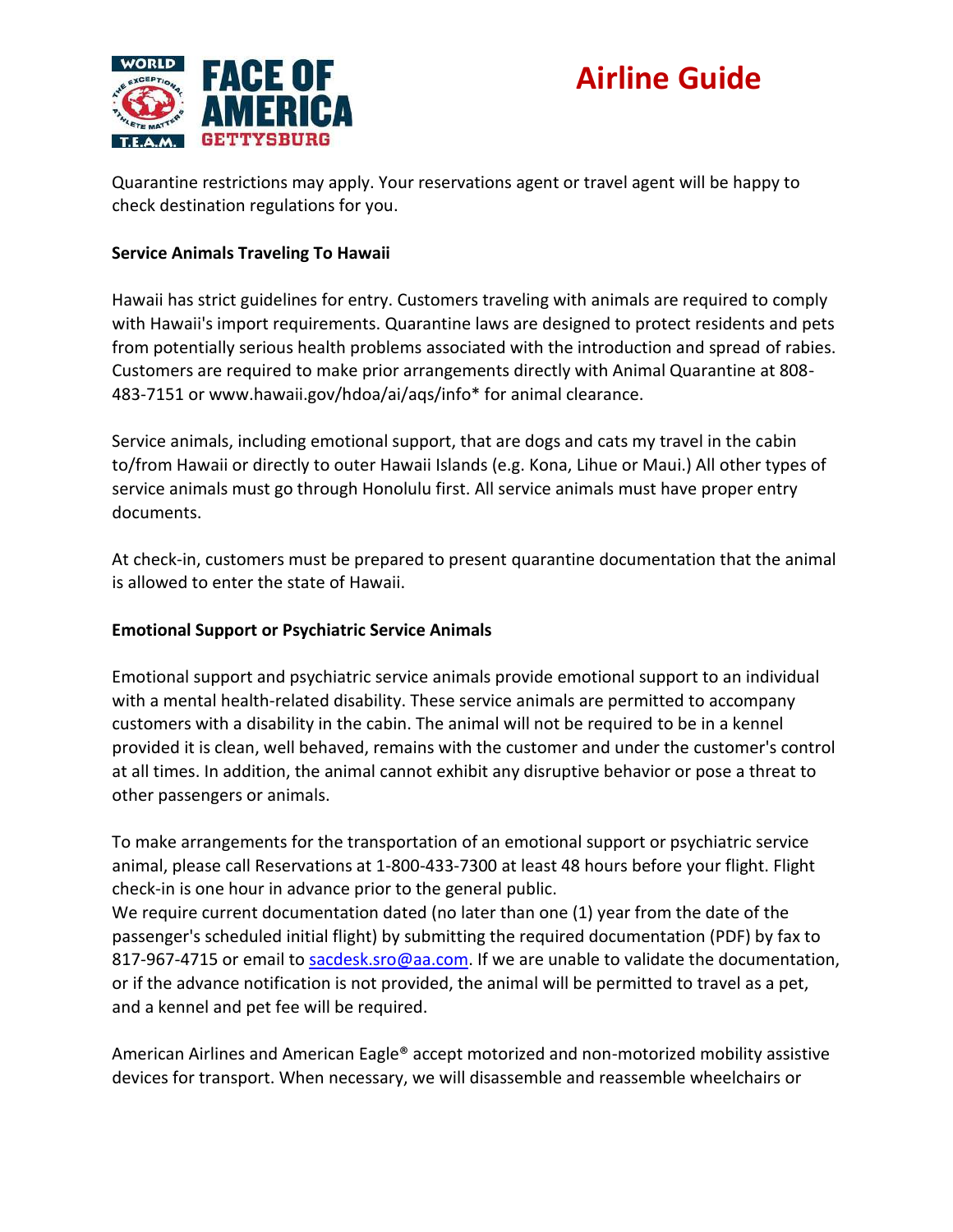

other assistive devices for our customers when they travel. It is helpful to us if you provide written instructions to assist us in this process.

### **Attention customers traveling to or from airports in the European Union\***

Advance notification is strongly recommended when traveling to or from airports in the European Union\* with wheelchairs and other mobility assistive devices.

#### **Carry-On Assistive Devices**

Canes, walkers, CPAP machines and other assistive devices capable of being collapsed small enough to fit into approved overhead and under seat stowage areas are welcome and do not count toward your carry-on item limit.

They must be small enough to be stowed in such a manner as not to protrude into any seating row floor space or main aisle. Items such as seat cushions, detachable control boxes, armrests or footrests also may be carried on board with you.

Assistance stowing carry-on baggage that meets baggage limits is available for customers with disabilities who request extra assistance. Due to storage limitations, some equipment or devices may have to be checked as baggage if it is not required during flight. All assistive devices must be packed separately from normal baggage to avoid baggage charges.

### **Wheelchair Storage**

American Airlines (and American Eagle jet aircraft) has a designated closet space in the cabin of each aircraft to accommodate one collapsible wheelchair. In most cases, more than one wheelchair can be accommodated, provided the space is available. This space is available on a first-come, first-served basis for customers who take advantage of pre-boarding. Additionally, some wheelchairs can collapse to fit either in an overhead bin or beneath a seat.

Non-collapsible wheelchairs or scooters are acceptable as checked luggage. These items may be checked in at either the ticket counter or the departure gate.

For customers with disabilities, there is no charge for transporting wheelchairs or providing wheelchair services.

#### **Wheelchair Check-In**

Non-collapsible wheelchairs and other mobility assistive devices are accepted as checked baggage. These items can be checked in at the main ticket counter or at the departure gate. We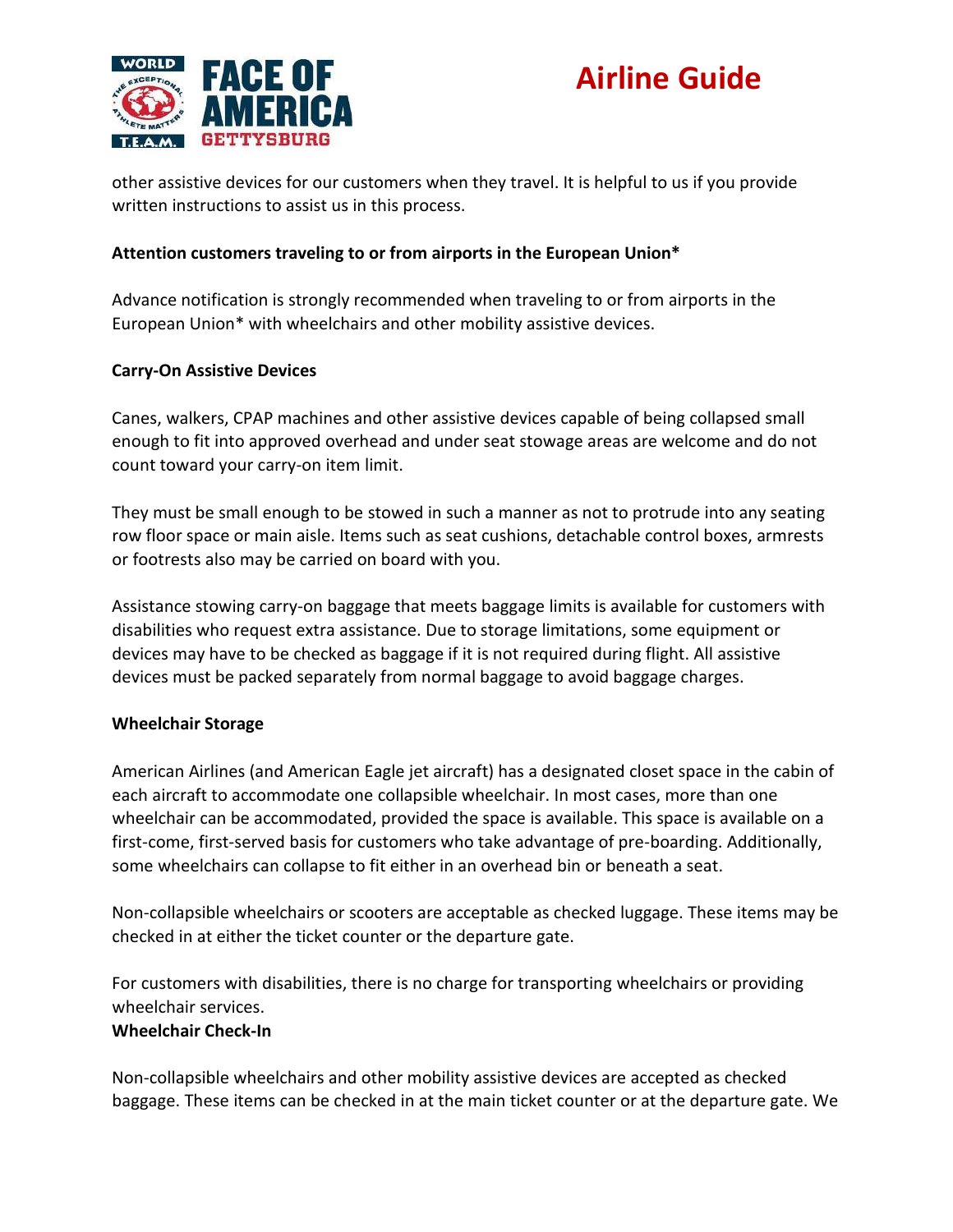

ask customers with battery-powered wheelchairs to check in at the main ticket counter at least one hour prior to departure to ensure proper boarding of the chair.

We make every effort not to disassemble a wheelchair or scooter; however, the small size of some airplane cargo doors and the contents of some batteries require disassembly. For that reason, it is helpful to have the assembly and disassembly instructions with you, as well as any specialized tools that may be required.

### **Southwest Airlines**

[https://www.southwest.com/html/customer-service/unique-travel-needs/customers-with](https://www.southwest.com/html/customer-service/unique-travel-needs/customers-with-disabilities-pol.html?clk=GFOOTER-CUSTOMER-ASSISTANCE)[disabilities-pol.html?clk=GFOOTER-CUSTOMER-ASSISTANCE](https://www.southwest.com/html/customer-service/unique-travel-needs/customers-with-disabilities-pol.html?clk=GFOOTER-CUSTOMER-ASSISTANCE) **Reservations & Information 1-800-I-FLY-SWA (1-800-435-9792)**

### **Advance Notice of Disability**

We recommend that Customers arrive at the airport no later than the recommended airport arrival time.

If you are traveling with a power wheelchair, in the event that we need to prepare your wheelchair for stowage, we may ask that you relinquish your power wheelchair up to an hour in advance of departure. In this case, you will be transferred to an airport wheelchair until boarding begins.

If you are traveling in a group of ten or more Customers who use wheelchairs, please advise us in advance by calling 1-800-I-FLY-SWA (1-800-435-9792) at least 24 hours in advance so that we can ensure adequate staffing and room in the cargo compartment of the aircraft for the wheelchairs.

### **Assistance in the Airport and with Boarding**

Upon arrival at the airport, please inform a Southwest Airlines Agent or Skycap at your first point of contact, either at the Skycap podium or the ticket counter, if you need an airport wheelchair and/or assistance within the airport.

Priority preboarding is available for those who have a specific seating need to accommodate their disability and/or need assistance in boarding the aircraft or stowing an assistive device. If a Customer has a disability and requires preboarding, the Customer should request a Preboarding Document from our Customer Service Agent at the departure gate. The Preboarding Document serves as notification to our Operations (Boarding) Agent that the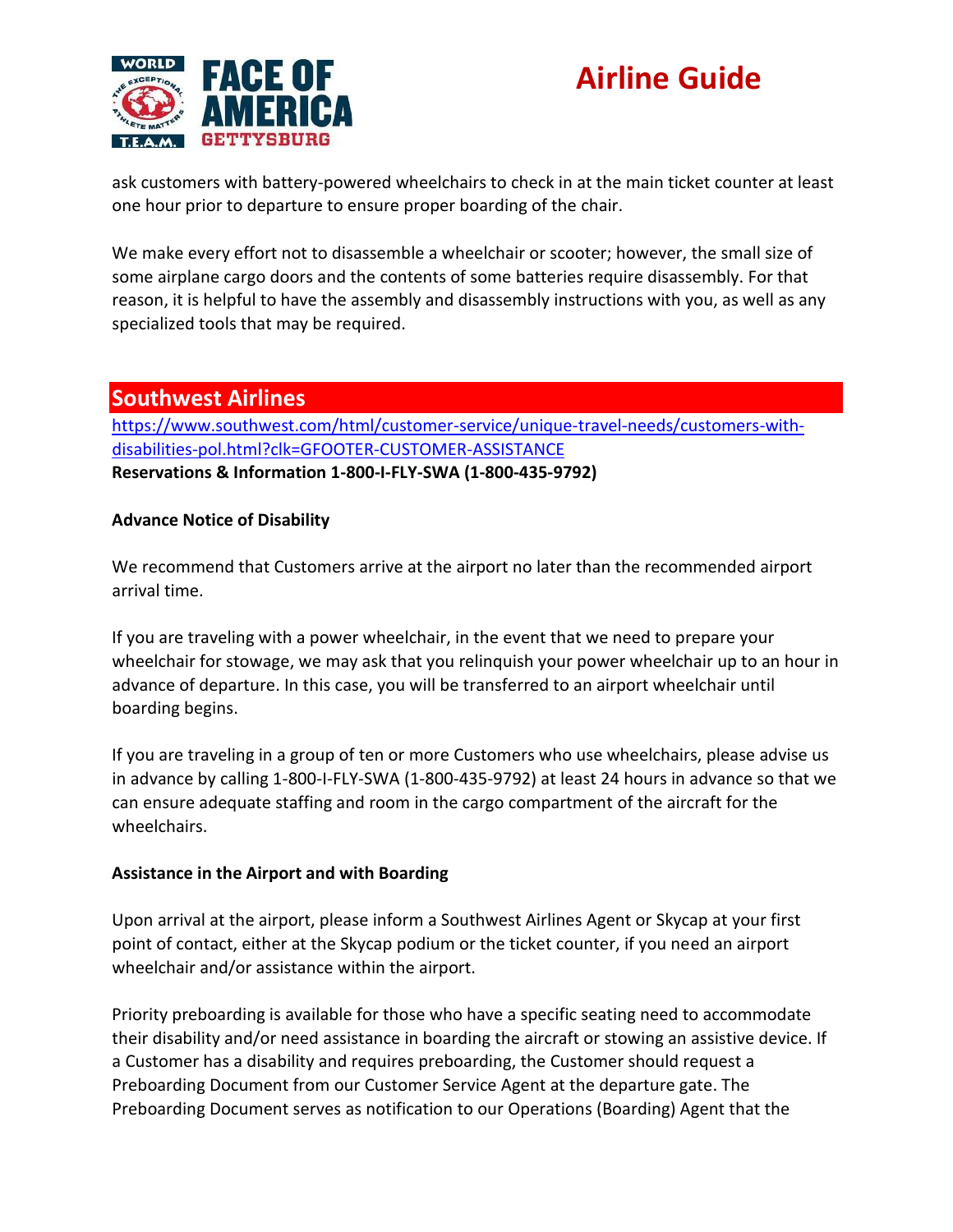

Customer has a need to preboard. It's important to keep in mind that Customers who preboard may not occupy an exit seat. Customers with disabilities who have any other special needs related to boarding should speak with our Customer Service Agent at the departure gate.

Customers who need additional space to accommodate their disability may proactively purchase an additional seat to notify Southwest of their specific seating need so adequate seating onboard the aircraft can be ensured. Instructions for booking a second seat online can be found on our Customers of Size page. Customers may contact us for a refund of the cost of the additional seat after travel. If a Customer with a disability has concerns about the amount of space needed and does not wish to purchase an additional seat, the Customer should speak with the Customer Service Agent at the departure gate.

A small wheelchair that can fit down the aircraft aisle is available at every gate and will be used if you need assistance transferring from your wheelchair in to the aircraft seat. Each gate is equipped with a Passenger Transfer Kit (PTK), which contains a slide board and a transfer sling. The sling allows for two or three Employees to lift the Customer safely from his/her wheelchair into the small wheelchair and then into the aircraft seat.

For ease of transfer, the first two rows (at a minimum) on most of our aircraft are equipped with movable aisle armrests. Note: Our 737-800 Series aircraft do not have movable aisle armrests on the bulkhead (front) row of seats. However, all other rows on these aircraft have movable aisle armrests.

Our Employees are trained on assisting our Customers into and out of the aircraft seat; however, the Customer being transferred knows the best way for us to help. We encourage the Customer being assisted to direct the Employees in how best to perform the lift and transfer so everyone will be most comfortable, and so that we will have a successful transfer.

### **Level-Entry Boarding**

Jetbridges are not available in all Southwest cities. Customers traveling to, from, or through the following locations board and deplane the aircraft through the use of stairs: Burbank (BUR), Cabo/Los Cabos (SJD), Cancun (CUN), Nassau (NAS), and Punta Cana (PUJ). In most of these locations, a mechanical lift is available to assist Customers with disabilities who are unable or have difficulty climbing stairs. However, on some occasions, due to weather, lift availability in international locations, or other conditions that may exist, Customers may be assisted via a chair carried up the stairs by trained ground personnel.

Also, please note that in Cancun (CUN) and Punta Cana (PUJ) Customers may be required to travel between the terminal and the aircraft onboard buses. Buses will be used to transport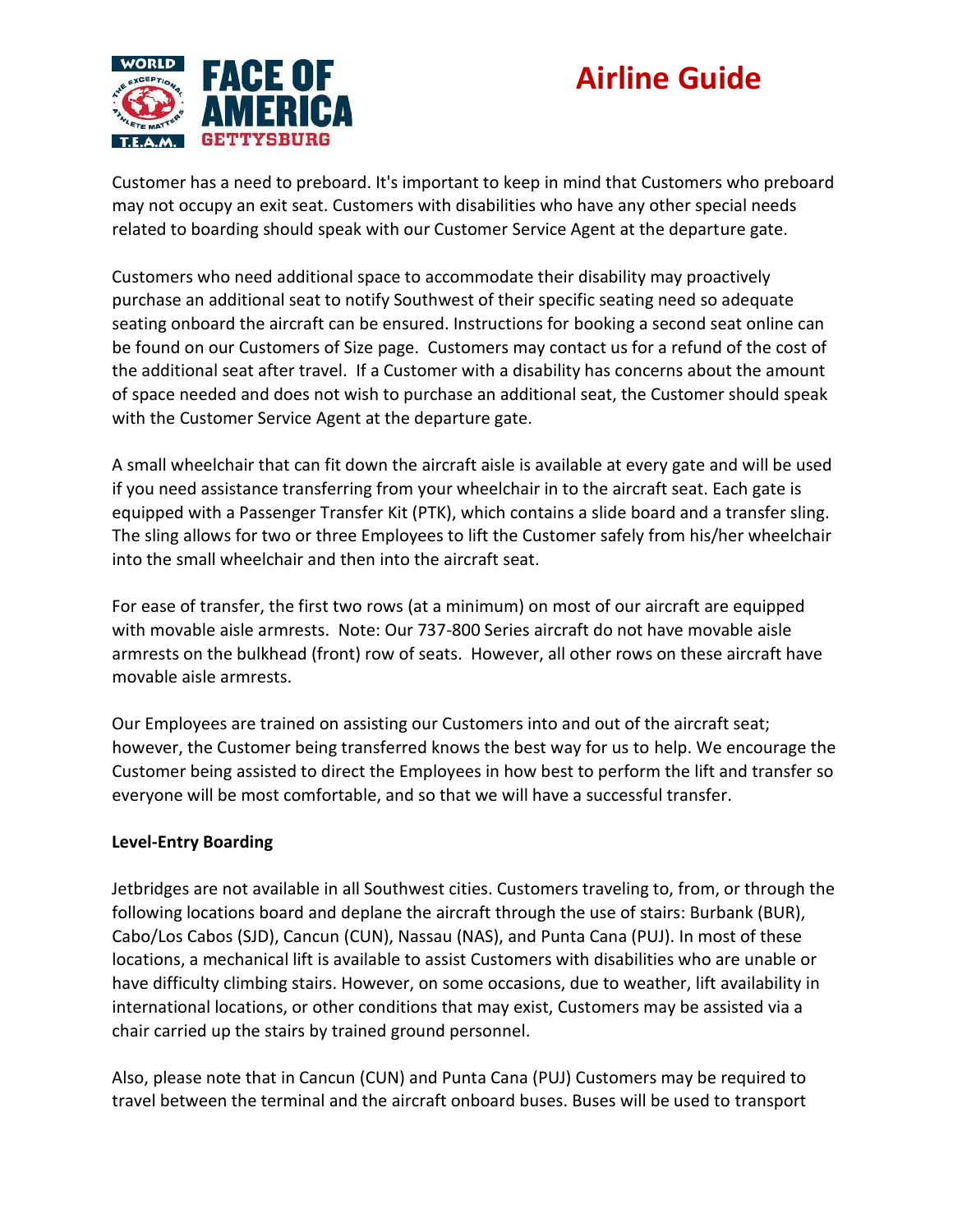

Customers from the terminal to aircraft, where they will board via air stairs. Boarding the bus will occur at ground-level, and Customers will be dropped off at the base of the air stairs. At this point, Customers requiring assistance to board may be assisted via a chair carried up the stairs by trained ground personnel.

#### **Wheelchairs & Other Devices**

#### **Manual and Power Wheelchairs**

Southwest will stow wheelchairs in the aircraft cabin as long as they can be stowed in accordance with Federal Aviation Administration (FAA) safety guidelines. Each aircraft is equipped with a specially designed wheelchair storage compartment to allow in-cabin stowage of at least one standard-size adult collapsible wheelchair. The wheelchair compartment is located in the rear of the aircraft and is available for Customers' use on a first-come, firstserved basis.

If the wheelchair will not safely fit in an approved cabin bin or stowage area, we will transport it in the cargo compartment at no additional charge. However, we suggest that all removable parts (i.e., cushions, arm or leg rests, and side guards) be stowed in an overhead bin or under a seat if the parts fit and meet all FAA safety requirements for onboard stowage. The Customer has the option to retrieve the checked wheelchair at the gate or baggage claim upon arrival at his or her destination.

If you are traveling with a power wheelchair, in the event that we need to prepare your wheelchair for stowage, we may ask that you relinquish your power wheelchair up to an hour in advance of departure. In that case, you will be transferred to an airport wheelchair until boarding begins. Power wheelchairs and scooters will be securely stowed in the cargo compartment of the aircraft. Southwest recommends that all removable parts of the wheelchair be stowed in the overhead bins.

#### **Other Assistive Devices**

Other assistive devices, such as walkers, canes, crutches, CPAP machines, etc., that can be stowed in compliance with FAA safety regulations, will be given priority onboard stowage, and will not be counted toward your one carryon plus one personal item limit. If the wheelchair compartment is not occupied by another Customer's wheelchair, other assistive devices may be stowed within it. While we recommend that a Customer carry on any assistive devices (including medications) that can be stowed safely in the cabin, these items can be checked if the Customer prefers. During the checkin process, it is important that the Customer inform a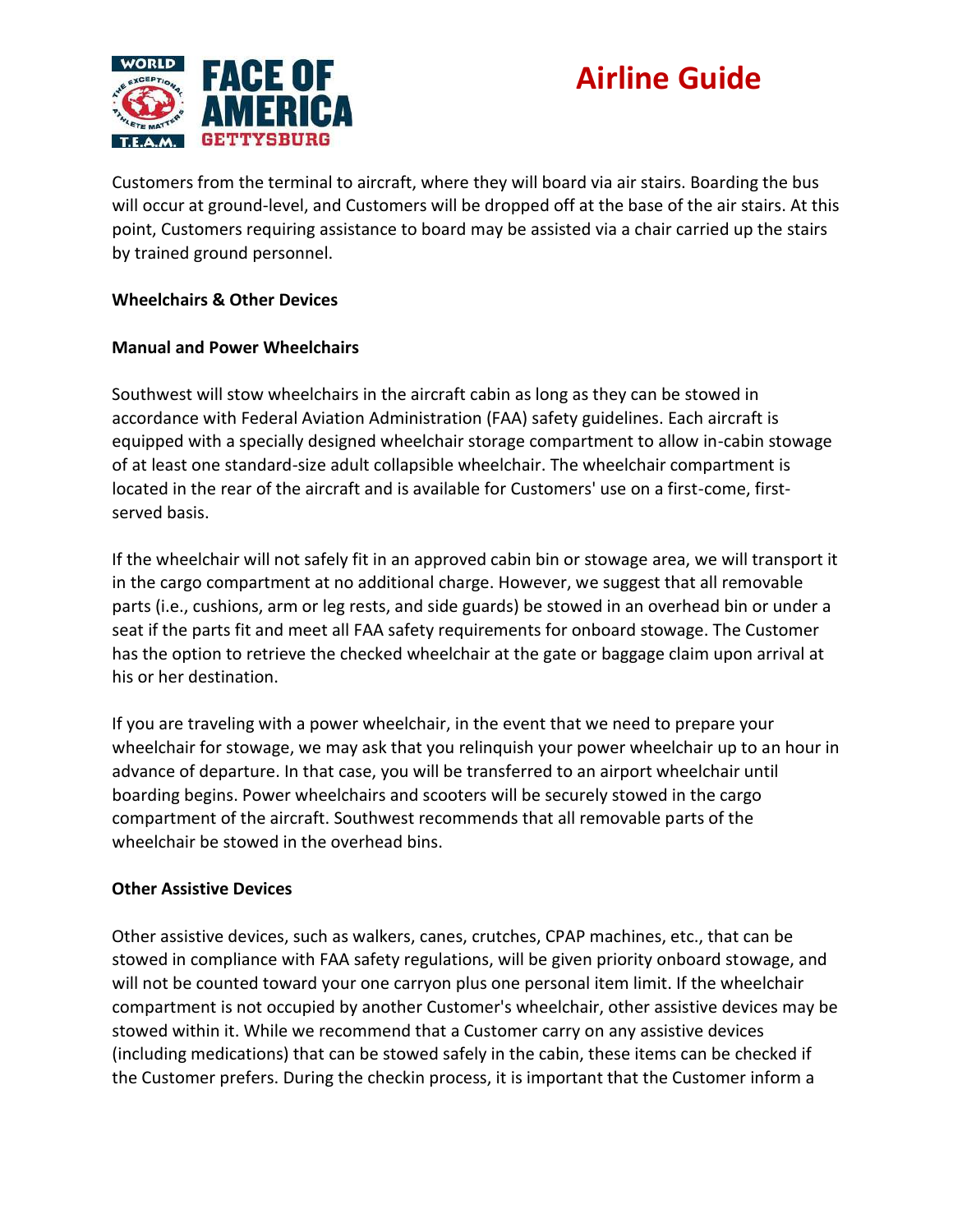

Customer Service Agent that an assistive device is being checked, especially if the assistive device is contained within the Customer's luggage.

If an assistive device cannot be stored safely in the cabin, we will transport it in the cargo compartment.

Please note that Southwest Airlines does not have electrical outlets onboard the aircraft for commercial product use.

### **Customers Who are Deaf or Hard of Hearing**

Customers who are deaf and hard of hearing may call our Teletypewriter (TTY) number, 1 (800) 533-1305, and speak with a Southwest Airlines Customer Representative 24 hours a day, 7 days a week. Our Customer Representatives can assist with making reservations and answering general questions. Additionally, we offer a video relay service at SWAVRS.TV, and there are TTY Phones located in each of the airports we serve.

Because it is sometimes difficult for our Employees to know when a Customer is deaf or hard of hearing, if the Customer identifies his/her needs to our Customer Service Agent at the departure gate and to our Flight Crew once onboard the aircraft, we can be sure to establish an acceptable means of communication. Upon such request, we will ensure that the Customer has prompt access to the same information provided to other passengers in the gate area and onboard the aircraft (e.g., boarding and baggage claim information, schedule changes, flight Safety information, etc.).

Upon arrival at the airport, please inform a Southwest Airlines Agent or Skycap at your first point of contact (either at the Skycap podium or ticket counter) if you need assistance within the airport. If assistance is needed during boarding or onboard the aircraft, please notify our Employees at the departure gate and, if applicable, one of our Flight Attendants when you board the aircraft.

### **Customers Who Are Blind or Have Low Vision**

At your request, we will be happy to assist our Customers who are blind or have low vision with flight connections, with identifying Inflight snacks, etc. Upon arrival at the airport, please inform a Southwest Airlines Agent or Skycap at your first point of contact, either at the Skycap podium or ticket counter, if you need assistance within the airport. If assistance is needed during boarding or onboard the aircraft, please notify our Employees at the departure gate and one of our Flight Attendants when you board the aircraft.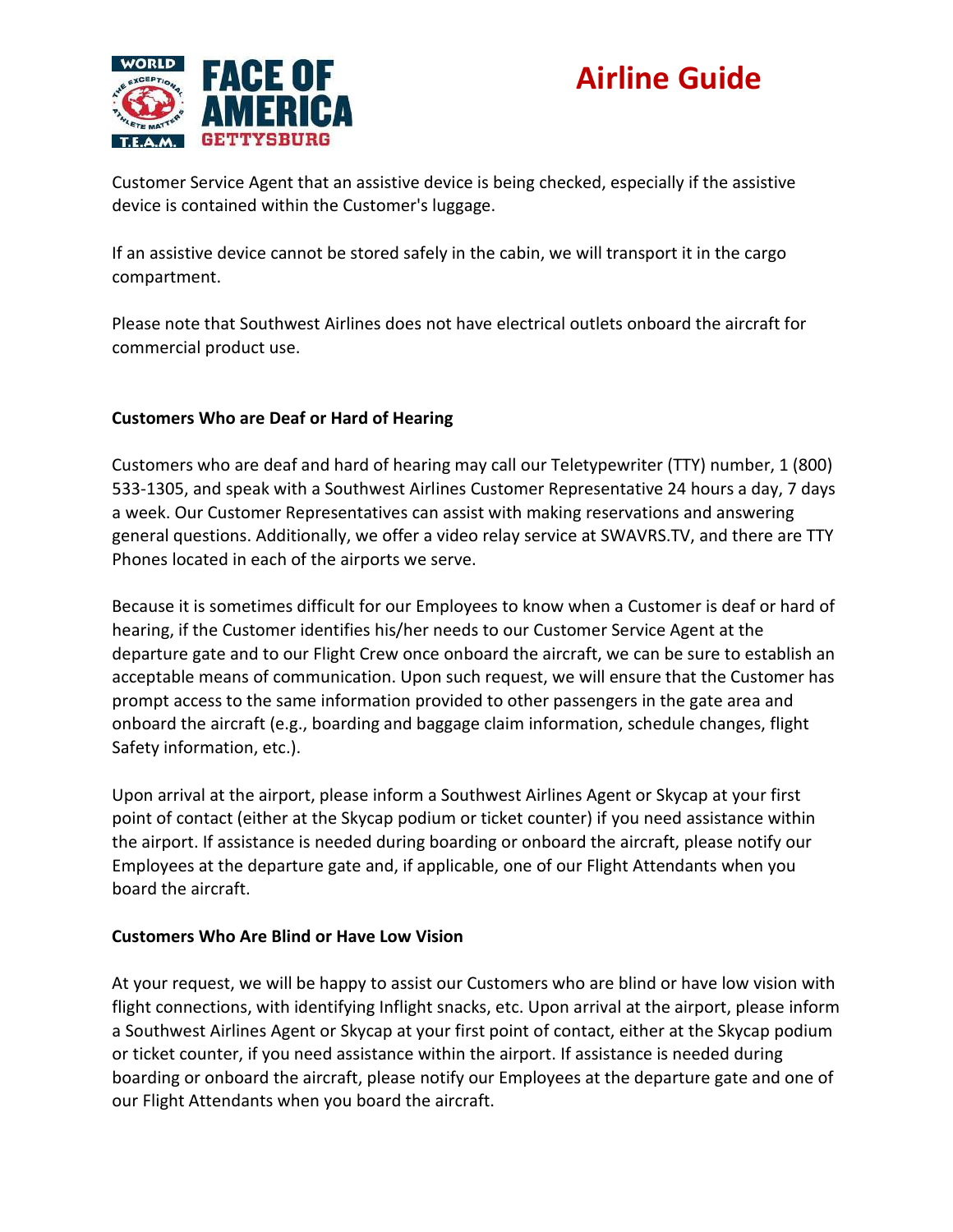

Each aircraft has Inflight Safety Briefing Cards available in Braille overlaid with large print. Ask a Flight Attendant once onboard the aircraft if you would like to review this briefing card.

#### **Medication**

We suggest that all medication be packed in carryon luggage. If a Customer's carryon must be checked because of space constraints, we suggest that the Customer remove the medication from the bag and keep it with him/her.

Southwest Airlines' aircraft are equipped with a first-aid kit, which contains common over-thecounter medications. Our Flight Attendants will offer the medication to a Customer if the need arises and will provide the medication once the Customer determines acceptability. While our Flight Attendants will assist the Customer as best they can, the Flight Attendants will not physically administer the medication themselves. Flight Attendants also will not administer a Customer's personal supply of medication. If this type of care is needed during the flight, the Customer may want to consider traveling with a ticketed attendant.

Needles/syringes used to inject medications are permitted past the security checkpoint as long as the Customer has in his/her possession the medication that requires the use of a needle/syringe.

#### **Trained Assistance Animals**

Southwest Airlines welcomes trained assistance animals accompanying a Customer with a disability on all of our flights. Except when too large to be safely accommodated, a trained assistance animal will be transported in the aircraft cabin. In accordance with federal safety regulations, the animal must be positioned so as not to obstruct Customers' expeditious evacuation in the unlikely event of an emergency.

Assistance and emotional support animals can be placed on the aircraft floor or (provided the animal is no larger than a child under the age of two) on the Customer's lap. Animals cannot be placed on an aircraft seat.

Customers are not required to transport assistance or emotional support animals in pet carriers. However, if a Customer opts to carry his/her assistance or emotional support animal in a pet carrier, the carrier must be properly stowed for taxi, takeoff, and landing.

Trained assistance animals will be allowed to travel on flights to/from all domestic and international destinations with the exception of Jamaica. No animals will be allowed to travel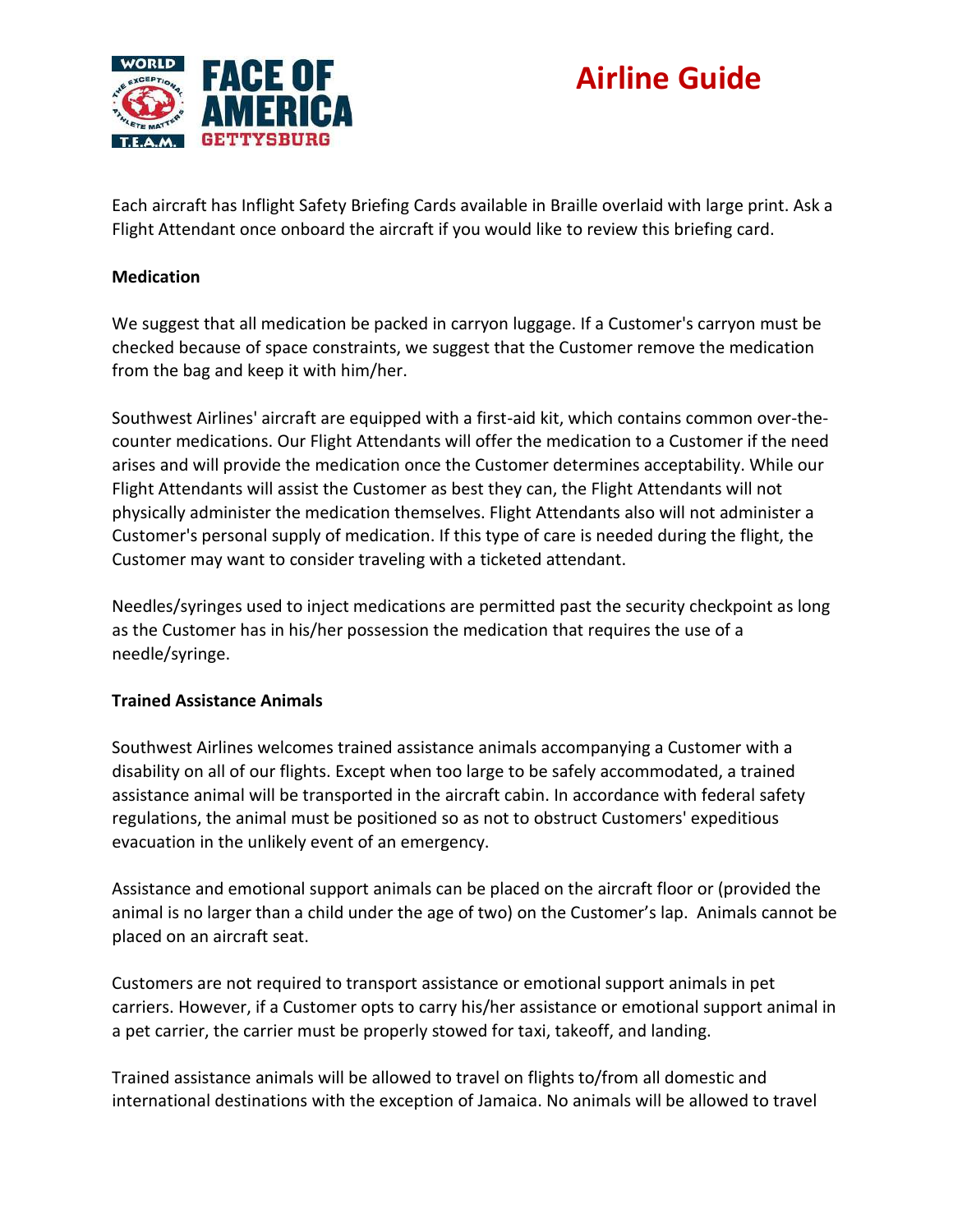

to/from Jamaica on Southwest Airlines under any circumstances due to country-specific regulations.

### **Emotional Support Animals**

Animals used for a Customer's emotional support are accepted in the cabin. Emotional support animals will be allowed to travel on flights to/from all domestic and international destinations with the exception of Jamaica. No animals will be allowed to travel to/from Jamaica on Southwest Airlines under any circumstances due to country-specific regulations. In order for a Customer to travel with an emotional support animal, the Customer must provide to a Southwest Airlines Employee current documentation (not more than one year old) on letterhead from a mental health professional or medical doctor who is treating the Customer's mental health-related disability stating:

- The Passenger has a mental or emotional disability recognized in the Diagnostic and Statistical Manual of Mental Disorders - Fourth Edition (DSM IV)
- The Passenger needs the emotional support of psychiatric service animal as an accommodation for air travel and/or for activity at the passenger's destination
- The individual providing the assessment is a licensed mental health professional or medical doctor, and the Passenger is under his or her professional care AND
- The date and type of mental health professional's or medical doctor's license and the state or other jurisdiction in which it was issued

Assistance and emotional support animals must be trained to behave in a public setting. Customers traveling with an assistance animal or an emotional support animal cannot sit in an emergency exit seat.

#### **Non-Passenger Escort**

We offer Non-Passenger Escort (NPE) passes to people who are accompanying or meeting a Customer with a disability to/at the Customer's gate. NPE authorization should be requested from a Southwest Airlines Customer Service Agent at our ticket counter or Skycap podium. Please advise the Agent that you need to accompany/meet a Southwest Passenger to/at the gate to accommodate the Passenger's disability. You will need to present photo identification and a copy of the Southwest Customer's itinerary. We recommend reviewing our Suggested Airport Arrival Times page to determine how far in advance you should arrive at the airport terminal so that you have plenty of time to park, wait in line to receive a NPE pass, go through the security checkpoint, and get to the gate.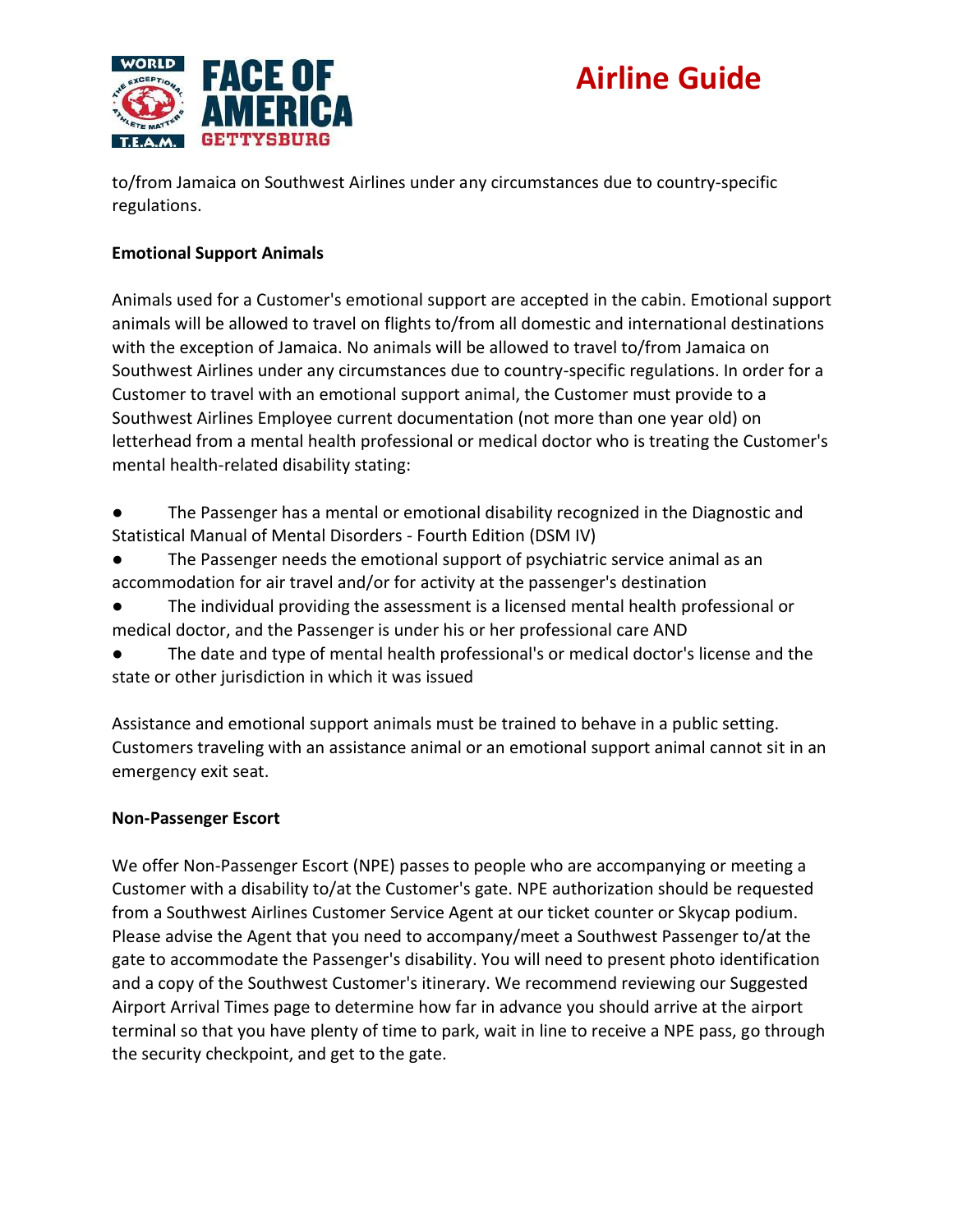

### **Delta Airlines**

[http://www.delta.com/content/www/en\\_US/traveling-with-us/special-travel](http://www.delta.com/content/www/en_US/traveling-with-us/special-travel-needs/disabilities.html)[needs/disabilities.html](http://www.delta.com/content/www/en_US/traveling-with-us/special-travel-needs/disabilities.html) **Disability Assistance 404-209-3434**

### **RESERVATIONS REQUIREMENTS**

The sooner you make your reservations, the more time we have to prepare for your flight and get ready to meet all of your special needs. Most special services require at least one hour advance check in on the day of departure. Keep in mind that security screening and preboarding processes are likely to require more than an hour advance check in.

We make every effort to accommodate your travel needs while also taking into consideration the health and safety of other passengers. Please review all the information in Special Travel Needs section or contact Delta Reservations with questions.

To accommodate special requests, we need 48 hours advance notice and at least one hour advance check in on the day of departure if you:

- need to use an approved Portable Oxygen Concentrator during the flight.
- require the packaging of a wheelchair battery for shipment as checked luggage.
- are traveling with a group of 10 or more people with disabilities.

Although we don't require information concerning the extent of your disability, the more facts you can share with us about your travel needs, the better we are able to assist you. Our reservations agents will be happy to discuss your specific requirements when you call. Should you require transfer assistance at a connecting point, let us know so we can arrange for a wheelchair to be available when you arrive.

### **Medical Certificates**

Under certain conditions, you may need to present a medical certificate from a doctor. When you purchase your ticket, tell your reservations agent if you have one of the following conditions:

- You need medical oxygen.
- You have a communicable disease or infection.
- You have a medical condition where there is reasonable doubt that you cannot complete the flight safely without requiring extraordinary medical assistance during the flight.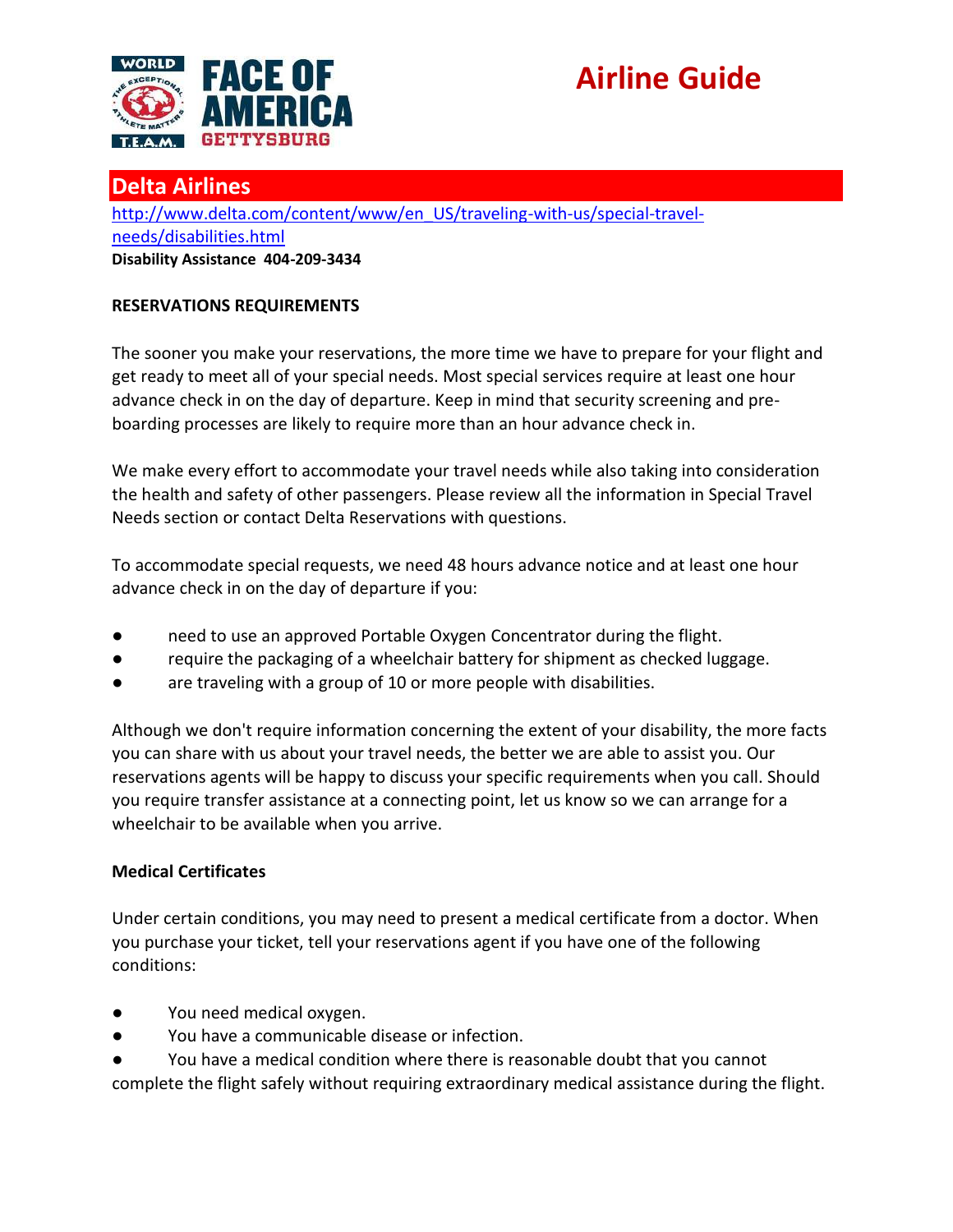

If you do have one of these conditions, obtain a medical certificate dated within 10 days of the flight from a certified medical doctor as follows:

If you need medical oxygen, the medical certificate must state your need for oxygen and the rate of flow per minute required. There is a charge for onboard medical oxygen services.

● If you have a communicable disease or infection, the medical certificate must state any conditions or precautions we must take to prevent transmission of the disease or infections. The certificate must also state that the disease or infection is not communicable to other people on the flight.

### **SEATING**

We accommodate any request for seating that helps you manage your disability. It is our responsibility to provide you with any available seat, which you are qualified to use in the cabin of service purchased, in advance. Additional accommodation may be made for:

passengers who use an aisle chair to get on the aircraft  $-$  and can't readily transfer over a fixed aisle armrest — can be provided with a seat that has a moveable aisle armrest on some aircraft.

● passengers traveling with an attendant helping them during the flight will be provided side-by-side seating

passengers traveling with a service animal will be accommodated with any available seat, but will be provided a bulkhead seat by request

passengers with a fused or immobilize leg will be provided with any available seat for which they qualify, on the side of the aircraft that appropriately accommodates their disability, or a bulkhead seat, by request

### **SERVICE ANIMALS**

We welcome service animals — including dogs and monkeys trained to assist passengers with mobility, visual, or hearing disabilities — within the aircraft cabin. A service animal must remain in the floor space where the passenger sits and may not get in the way of an aisle or any area that needs to remain clear for emergencies.

Some locations such as Hawaii, Great Britain and others, have quarantine laws for animals, or may not permit their entry; see Pet Travel Health Requirements for more information. Delta Reservations or your travel agent can help you learn the requirements for your destination.

### **Emotional Support Animals and Psychiatric Service Animals**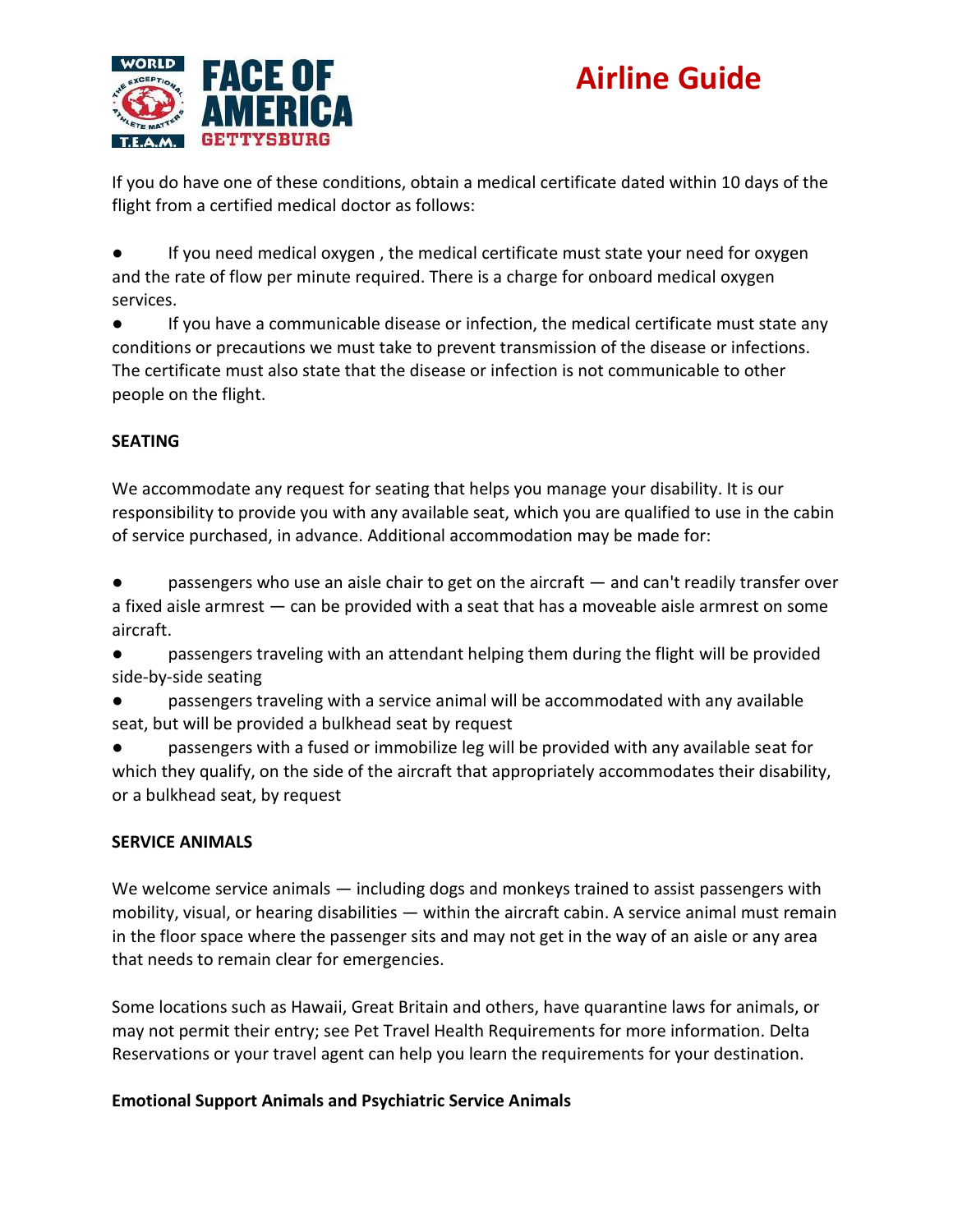

Delta complies with the Air Carrier Access Act by allowing customers traveling with emotional support animals or psychiatric service animals to travel without change according to the conditions below.

### **Acceptance Guidelines**

The animal may or may not be trained to perform observable functions, but must be trained to behave properly in public settings as service animals do.

Emotional support animals may travel free of charge in the cabin, and the animal is exempt from cabin allotment.

Delta requires documentation (not more than one year old) on letterhead from a licensed mental health professional to be presented to an agent upon check in that includes:

- title, address, license number and phone number of mental health professional
- statement that the passenger has a mental health related disability recognized in the Diagnostic and Statistical Manual - 4th Edition
- statement that the passenger needs the emotional support or psychiatric service animal as an accommodation for air travel and/or for activity at the passenger's destination
- statement that the person listed in the letter is under the care of the assessing physician or mental health professional

A kennel is not required for emotional support animals if they are fully trained and meet the same requirements as a service animal.

Passengers should ask to speak to the Complaint Resolution Office (CRO) if they encounter any issues while traveling with emotional support animals.

### **MEDICINE**

For optimal safety and health, always carry your medication with you in your carry-on luggage, rather than in checked luggage. Airplanes do not have refrigerators on board, so plan for methods to keep medications cool, if required.

If you use needles or syringes to take medication, you must have appropriate medical records with you to explain your medical condition and the need for the medical procedure to security or foreign authorities. Please alert the cabin crew if you have used any needles during flight so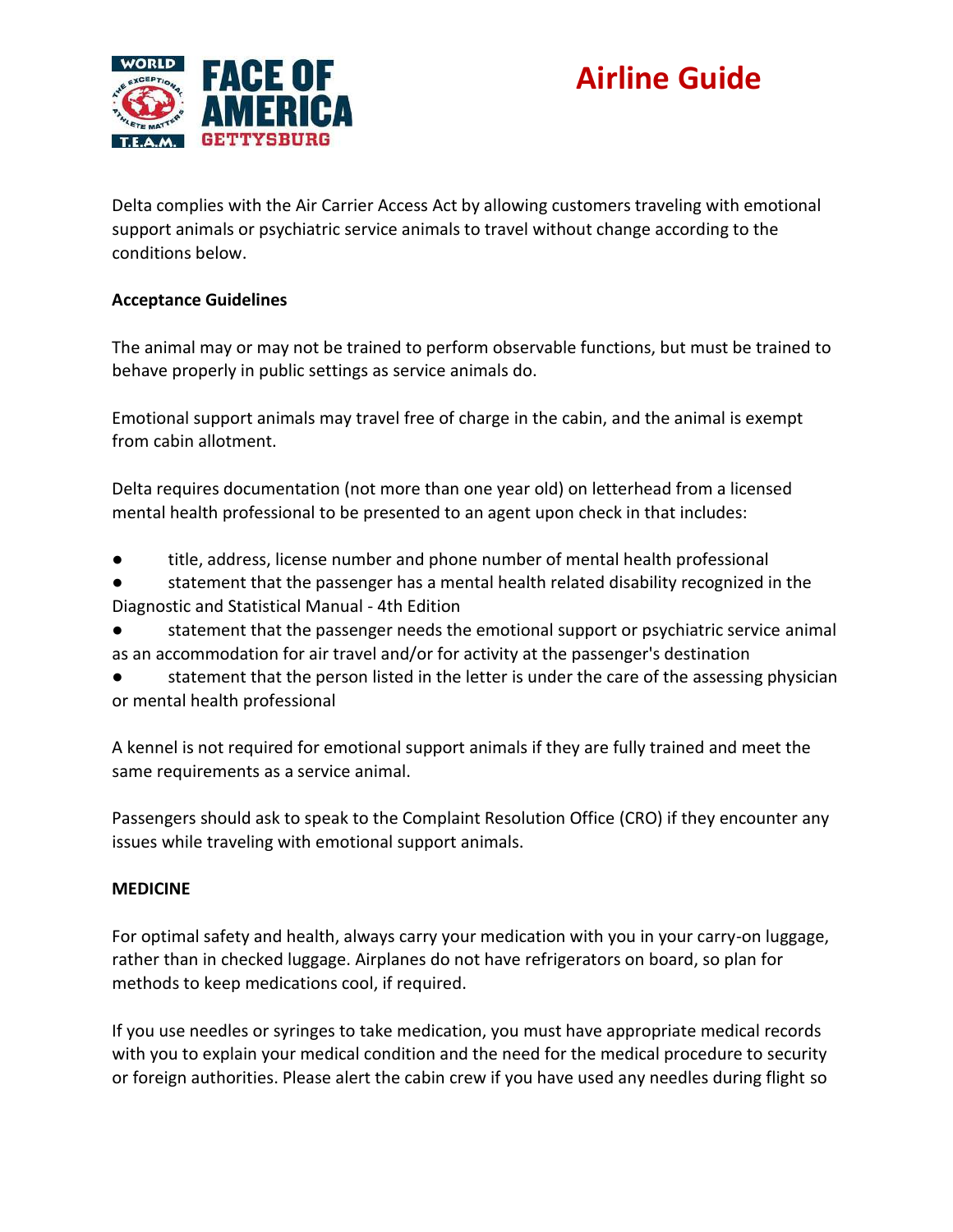

they may provide you with a disposal container. You may not hang intravenous devices from the aircraft overhead; they may interfere with the emergency oxygen mask system.

#### **SPECIAL ASSISTANCE**

It's best to make your request when you book your ticket through Reservations. The more information you can provide our representatives when making your travel plans, the more we can help you. Our representatives will answer questions, discuss your specific needs and alert you to special notifications and procedures.

For example, 48-hour advance notice and an early check-in time are required if you need oxygen or a respirator hookup aboard the plane, or if you are shipping certain battery-powered wheelchairs.

#### **Visually Impaired**

If vision conditions make it difficult to find your way through the airport, request assistance at curbside. A skycap will help you to the check-in counter. From there, one of our representatives will help you get to the gate and assist you with boarding the airplane. Please also alert the flight attendants, so they can give you any assistance you need with stowing your luggage or identifying items on the service panel. In addition, notify the flight attendants if you will need help leaving the aircraft on landing. If you need help finding the gate for a connection, the baggage claim area, or checking the status of a connecting flight, one of our representatives can assist you.

#### **Hearing Impaired**

Let us know when checking in at the gate if you have a hearing condition so that our gate agents can inform you of any important announcements before the flight departs. When onboard, notify the flight attendants so that they can alert you to any important flight information. In the airport, our gate agents or customer service representatives can assist you with potential gate or schedule changes. Additionally, if you need to make a phone call, most airports have TDD equipment, and our agents can direct you to their locations.

#### **Wheelchairs**

We transport most types of wheelchairs, including folding, collapsible or non-folding manual wheelchairs, electric/battery-powered wheelchairs, and electric-powered carts. We ask that you check your wheelchair at the ticket counter or gate, and we will return it to you at the gate or the baggage claim area, as you prefer, when your flight lands.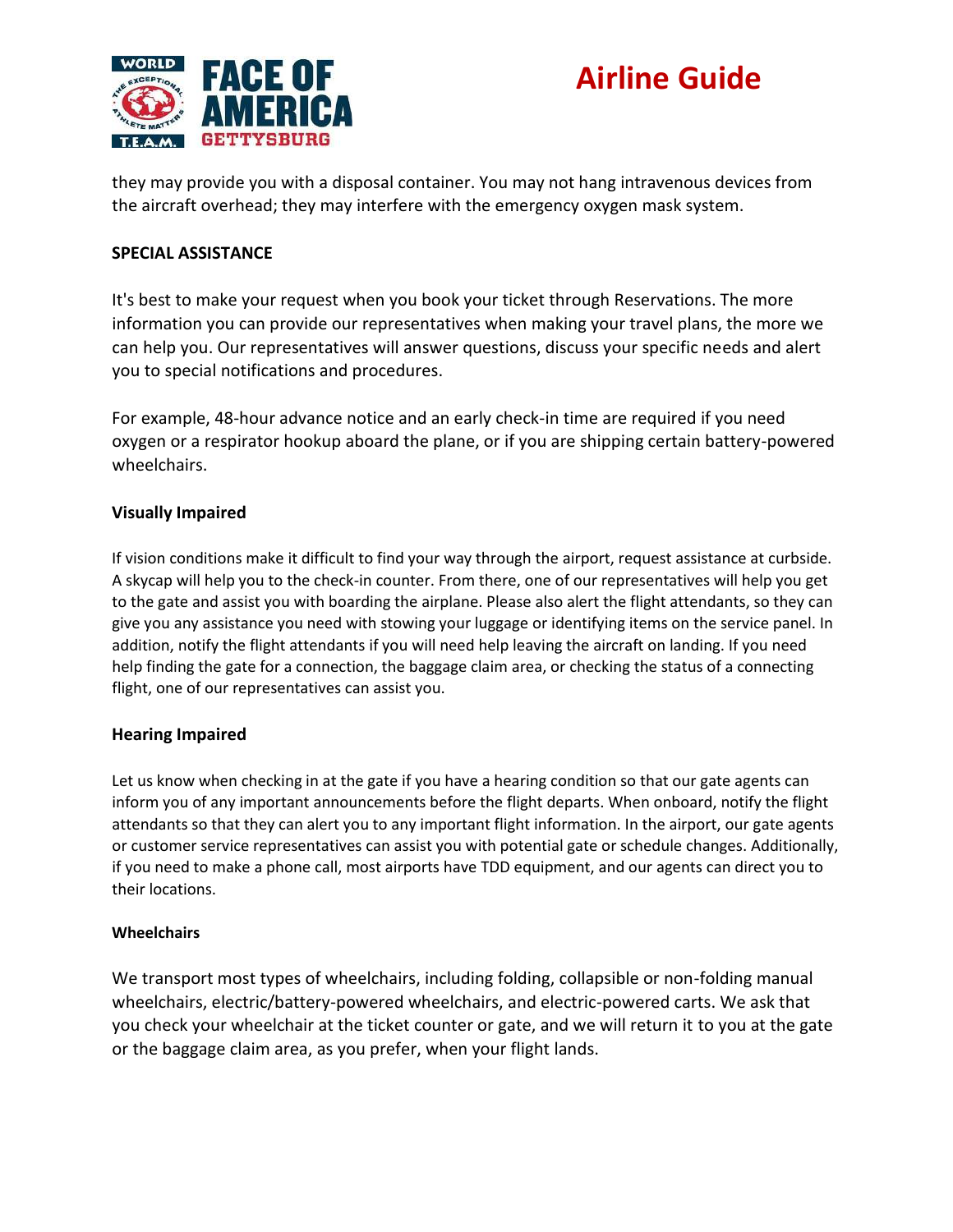

If you have a battery-powered wheelchair, we ask that you check in at the ticket counter one hour in advance so that we can properly prepare the chair for loading into the cargo section of the plane. We make every effort to load your chair in an upright position and without disconnecting any components. However, some batteries are subject to dangerous goods handling procedures and may require special packaging. We recommend that you have written instructions available to explain how to disassemble your wheelchair.

#### **Personal Wheelchair Services**

To accommodate all of our passengers, we transport all types of personal wheelchairs, including:

- folding, collapsible and non-folding manual wheelchairs
- electric/battery-powered wheelchairs and one additional wheelchair battery
- electric-powered carts and scooters and one additional wheelchair battery
- crutches, braces, or other prosthetic devices

For smooth service, please provide at least 48 hours advance notice and be sure to check in at the ticket counter at least one hour ahead of departure if you need to check any batterypowered equipment.

You will find it helpful to fill out this form to accompany your wheelchair. Please print the form and place in a plastic sleeve or laminate for repeated use. It can be placed in the seat of the wheelchair or attached to the back of the chair.

### **Cabin Stowage**

We limit the number of personal wheelchairs to one personal wheelchair per flight. If you use a collapsible personal wheelchair, you may ask to have it stowed onboard when you are preboarded if it meets the size and weight restrictions for the approved storage space on the aircraft. (Not all aircraft stowage locations accommodate all sizes of wheelchairs.) Wheelchairs stowed onboard take priority over other carry-on items except those of through passengers.

### **Checking Your Wheelchair**

You may check your wheelchair at the ticket counter or the gate and use Delta's wheelchair equipment for travel within the airport.

If you have powered equipment that may require disassembly, please check it at the ticket counter so we may arrange for proper handling. Detachable items, like seat cushions and footrests, can be carried onboard or checked with the wheelchair in the cargo compartment.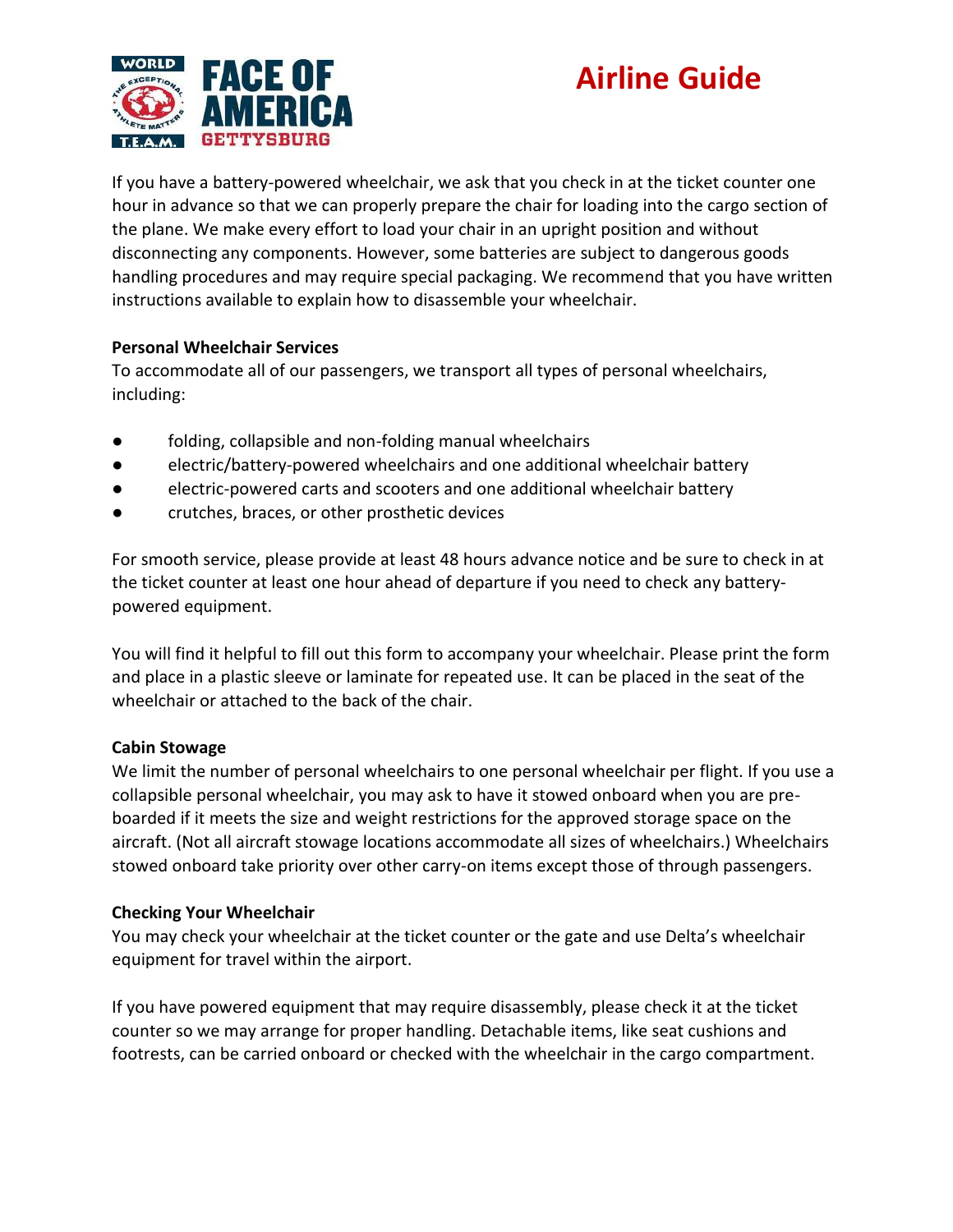

If the wheelchair will fit upright through the aircraft cargo compartment door  $-$  or if it can be stowed upright in the cargo compartment — we will not need to disassemble your electric/battery-powered wheelchair and will leave the batteries attached.

If disassembly of the wheelchair is required, our employees may need instructions. Please attach assembly/disassembly instructions, along with your wheelchair's specific battery type, to the wheelchair.

If you'd prefer to use your personal wheelchair within the airport, you can arrange to have us check your personal wheelchair at the departing gate and return it to you at destination gate or at a connecting airport. Keep in mind, however, that the time between connecting flights may be insufficient to provide this service during layover, especially if disassembly and re-assembly of your wheelchair is required. If time is a factor, we recommend that you take advantage of Delta's wheelchair service instead.

### **Frontier Airlines**

<http://www.flyfrontier.com/travel-information/special-needs> **Reservations – Customer Service: 800-432-1359**

### **Planning Your Trip**

Contact Frontier's Reservations Department at 800-432-1FLY (1359) to request wheelchair service to and from the gates. Once at the airport, you can alert a skycap at curbside or a Frontier representative at the ticket counter, and a wheelchair will be provided for you.

We recommend that Customers arrive at the airport no later than the recommended airport arrival time.

### **Boarding & Disembarking**

Let us know if you need assistance boarding or exiting the aircraft. If you will be checking any assistive device prior to boarding, please be sure to have identification securely fastened to the device.

#### **Wheelchair stowage onboard our aircraft**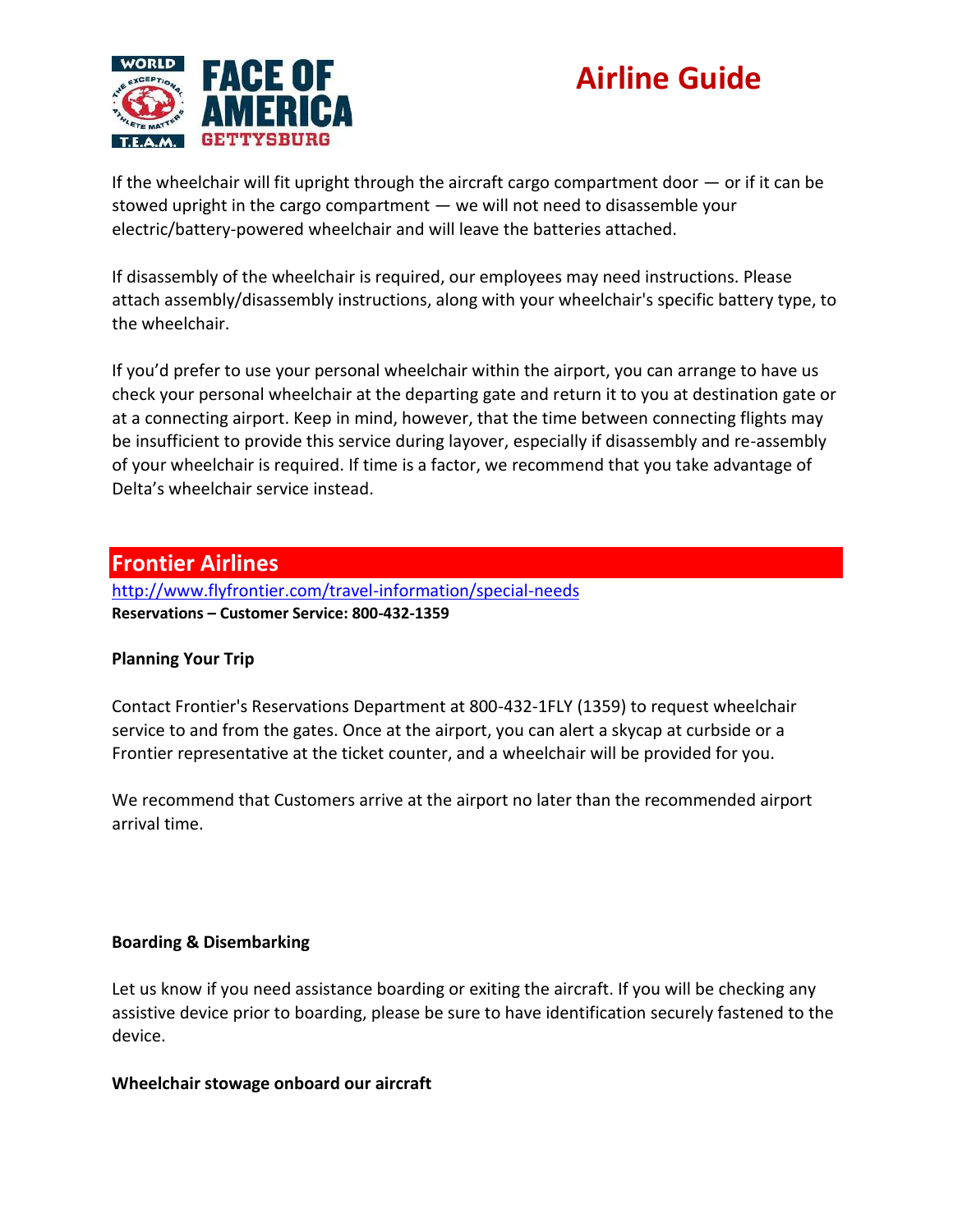

We'll accept one passenger's wheelchair in the cabin on Airbus aircraft in a priority stowage space on a first-come, first-served basis. The wheelchair cannot exceed a height of 40 inches, a length of 50 inches, a width of 13 inches, or weigh more than 70 pounds. The wheelchair can be accepted if it can be folded or collapsed to meet these dimensions.

Our customer service representative will make sure that you have the opportunity to board before the general boarding begins and our inflight crew will ensure your wheelchair is properly stowed in the last row of the aircraft. Upon arrival at the destination city, a customer service representative or flight attendant will bring your wheelchair to the front of the aircraft after all passengers have deplaned and will gladly assist you with disembarking.

When making your reservation or prior to travel, please make a request for the wheelchair to be stowed onboard to let us know you are coming. This request is for planning purposes only. You need to notify our customer service representative at the ticket counter at the time of check-in, and upon arrival at the gate area. First-come, first-served basis is based on notification at the airport.

| <b>Item</b>     | <b>Guidelines</b>                                                                                                                                                                                                                                                                                                                                                                                                             | <b>Fees</b>                                                                                                                                                                                                                                                                                                                                                                                                                                                                               | Carry-<br><b>On/Checked</b><br><b>Acceptance</b> | <b>Limited</b><br><b>Liability</b>            |
|-----------------|-------------------------------------------------------------------------------------------------------------------------------------------------------------------------------------------------------------------------------------------------------------------------------------------------------------------------------------------------------------------------------------------------------------------------------|-------------------------------------------------------------------------------------------------------------------------------------------------------------------------------------------------------------------------------------------------------------------------------------------------------------------------------------------------------------------------------------------------------------------------------------------------------------------------------------------|--------------------------------------------------|-----------------------------------------------|
| <b>Bicycles</b> | Non-motorized touring or racing<br>bicycles with single seats. Bicycles<br>must have the handlebars fixed<br>sideways and the pedals removed<br>and encased in a protective, durable<br>case or box. Pedals do not need to<br>be removed if wrapped in plastic<br>foam or similar material.<br>Items which exceed 99.9 pounds or<br>109 linear inches will not be<br>accepted.<br>Allow an extra 30 minutes for check-<br>in. | For tickets purchased on or<br>after December 15, 2013, for<br>travel on or after June 13, 2014,<br>a checked bike fee of \$75 per<br>direction applies regardless of<br>the Fare Option<br>purchased. Overweight and<br>oversize charges do not apply.<br>For all travel through June 12,<br>2014, checked bikes are subject<br>to the checked baggage fees<br>based on the Fare Option<br>purchased. Overweight fees will<br>be charged if applicable,<br>but oversize fees are exempt. | Checked: Yes<br>Carry-on: No                     | Yes, unless packaged in<br>a hard-sided case. |

We'll accept all other wheelchairs as checked baggage in the cargo compartment of the aircraft. Checked wheelchairs are accepted without a fee for all customers.

### **JetBlue**

<http://www.jetblue.com/travel/special-needs/>

**Disability Assistance Line: 1-855-ADA-LINE (855-232-5463) Special Services Assistance: 1-800-JETBLUE (1-800-538-2583)**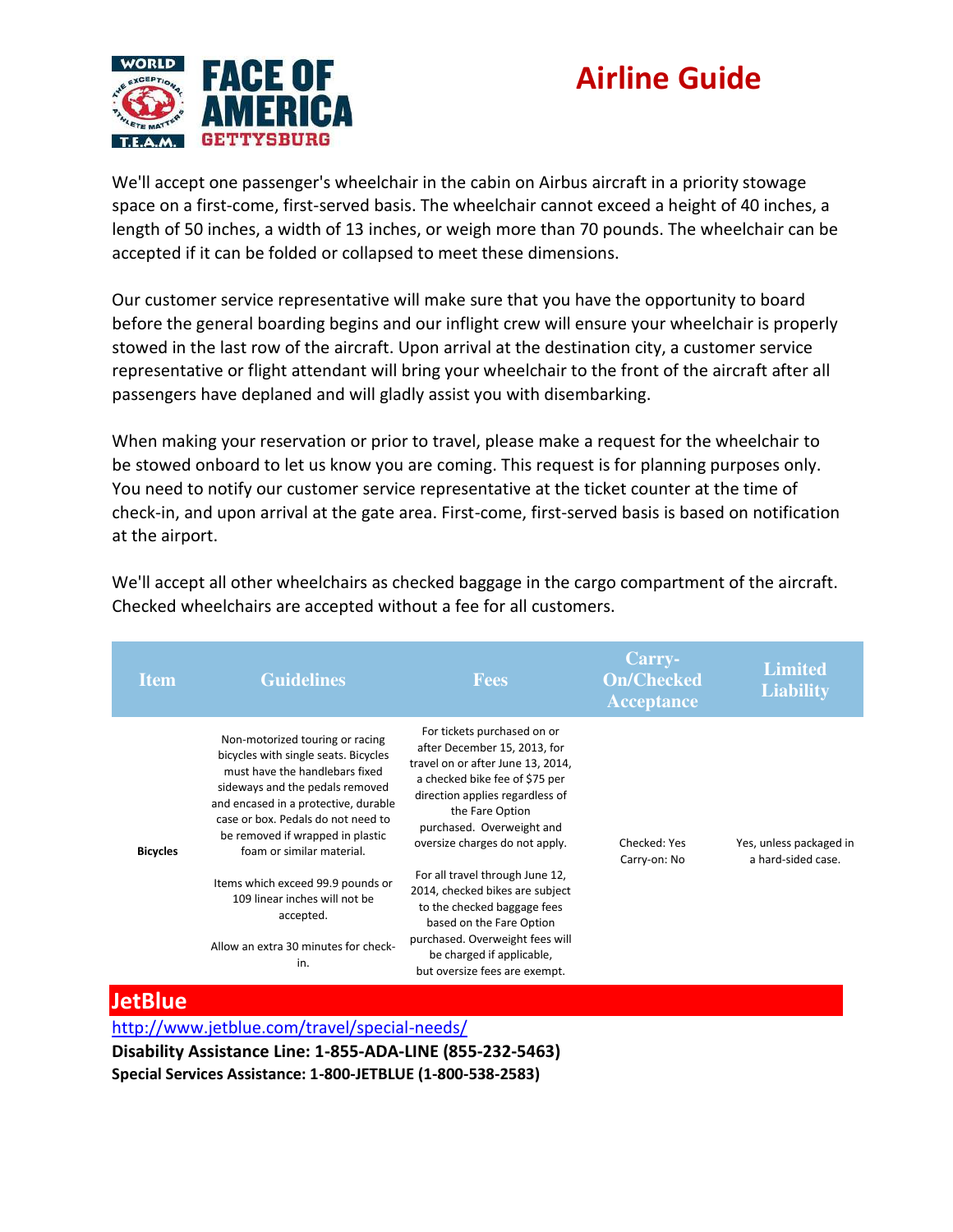

JetBlue welcomes the opportunity to provide caring customer service to our customers with disabilities. In order to provide the assistance for your unique travel needs, JetBlue recommends the following:

1 Make your reservation as early as possible.

2 JetBlue's on-line booking tool now allows you to add your own special service request so you can let JetBlue know what services you need.

3 If you need to add a special service request to an existing reservation, please call 1-800- JETBLUE (1-800-538-2583) for assistance. There is never a booking fee charged when adding special services.

4 JetBlue offers assistance specific to your needs through the Disability Assistance Line. Call 1-855-ADA-LINE (855-232-5463) to identify accommodations needed when traveling on JetBlue.

5 Let the Airport Crewmembers know of your requests when you check in or arrive at the gate.

### **Wheelchair assistance**

JetBlue offers Mobility/Wheelchair at all airport locations. The service is not always found curbside but must sometimes be requested inside the terminal from a JetBlue crewmember. Be sure to add your special service request to your reservation prior to travel either on line during your booking or by contacting 1-800-JETBLUE and having a reservation agent add it for you.

A wheelchair request at JetBlue includes an attendant to push the wheelchair and offer assistance.

### **Aircraft accessibility**

Jet bridge access is not available in every JetBlue city. If you are traveling in a wheelchair, there are processes and tools that will need to be made ready in order for you to board or deplane the aircraft. Please add the appropriate service request, based on the level of mobility, so our stations can get the equipment ready to assist.

If you cannot ascend or descend stairs, please remind JetBlue of the assistance needed once you arrive at the airport. There may be a short wait while the necessary equipment is prepared. Gate pass assistance

A friend or family member can provide assistance for the traveler to the gate and stay until departure. This gate pass request must be made at the ticket counter for departing flights and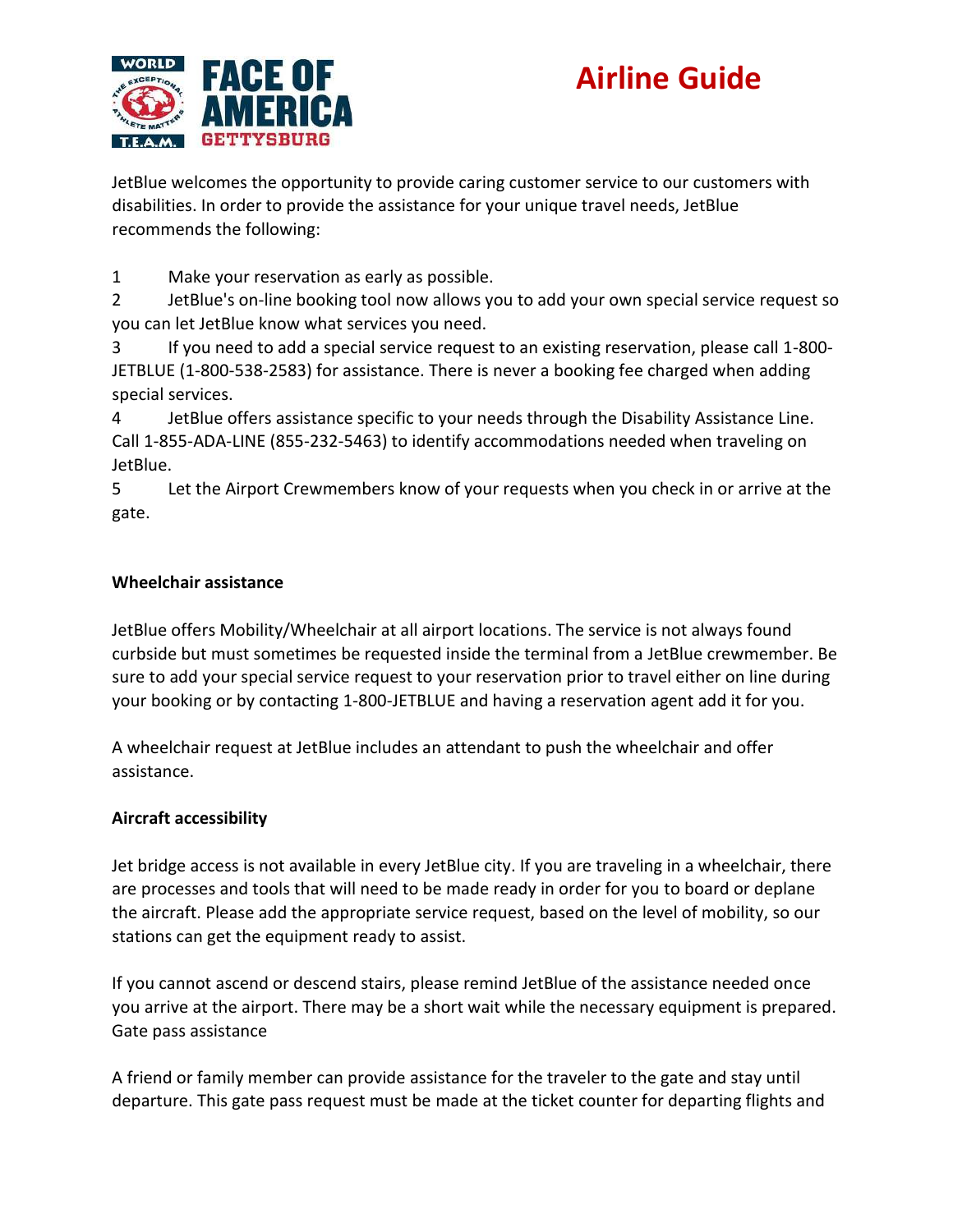



noted in the reservation for arriving flights and also requested at the ticket counter. The request will not be honored when airport security levels do not allow. Bringing your own wheelchair

When traveling with your own wheelchair, whether motorized or manual, it is important to let JetBlue know the best way to handle this essential device. JetBlue has a form available to download and bring with you with this important information. Click here to download the wheelchair information form.

JetBlue has assistive tools and equipment to assist our immobile customers when boarding and deplaning the aircraft.

Please notify a JetBlue crewmember at the airport when an aisle chair will be needed to assist with boarding and transferring into a seat.

JetBlue also has a transfer sling and slide board available upon request.

#### **Boarding process and disability seating**

JetBlue offers silent boarding for customers with disabilities needing assistance or those that need a little extra time to board. This is a courtesy offered upon request at the gate. You must be present prior to when boarding begins to take advantage of this accommodation. JetBlue also has an announced pre-board courtesy that is just prior to the General Boarding. Disability boarding

For Customers that have a disability, JetBlue offers to board these Customers before the announced boarding begins. To ensure our Crewmembers are aware of this accommodation, please speak to a JetBlue Crewmember at the gate and provide the following information:

● What assistance can JetBlue provide during boarding? (For example... Will you be bringing your own wheelchair or need a wheelchair to board? Are you traveling with a service animal or emotional support animal? Will you be traveling with any other assistive device, such as a POC?)

● Will you need any equipment in order to board? (For example... Customers that are mobility challenged may need an aisle chair and/or a transfer kit to board or a ramp/lift to access the aircraft when a jet bridge is not available.)

● What assistance will you need upon arrival at your destination? (For example... If you are visually impaired, will the Customer need an escort to the baggage claim?)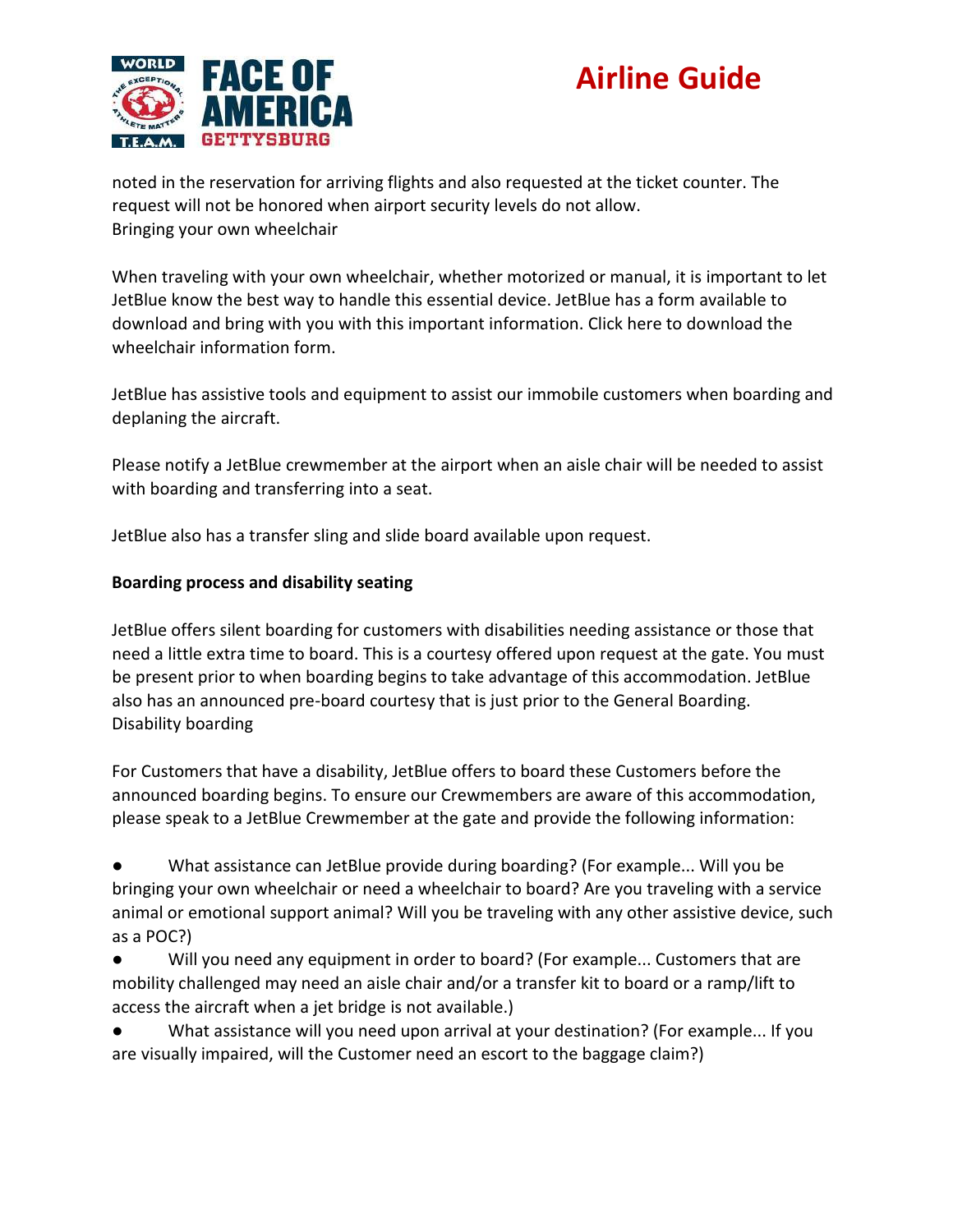

● In order to take advantage of this courtesy, you must be in the gate area when the silent boarding begins. The Customer with the disability and one traveling companion will be offered the courtesy.

If you need a wheelchair to board the aircraft or other assistance and arrived too late to silent board or pre-board, assistance to board will be given once the jet bridge is cleared.

### **Disability seating**

JetBlue has designated seating for customers with disabilities that can be requested up to 24 hours before a flight. To ensure the best travel experience, it is recommended that you contact a JetBlue Reservation crewmember at 1-800-JETBLUE prior to your travel in order to provide the appropriate seat accommodations. Please let JetBlue know "how we can best assist you." If you arrive at the airport without a seat assignment, JetBlue will make every effort to provide the requested accommodation.

### **Service animal travel**

JetBlue welcomes service and emotional support animals in the cabin at no additional charge. Customers will be asked at the station to verify the service the animal provides. Definition of animal roles:

**Service animals:** A service animal has been trained to perform a specific task to assist the customer traveling such as path finding, retrieval of objects, providing stability, alerting to sounds, etc.

**Emotional Support Animals:** An emotional support provides comfort to the customer traveling that is diagnosed with a mental or emotional disorder. The animal must behave appropriately in a public setting and have required documentation.

If a customer is traveling with more than one animal, JetBlue will make every reasonable effort to accommodate. When animals are too large to accommodate in a single foot space in accordance with FAA safety regulations, the customer may purchase a second seat or wait for a flight that has empty seats available.

### **Travel requirements:**

● Please add the animal to your reservation when booking on line or notify JetBlue at 1- 800-JETBLUE of the animal's travel.

- Animals MUST remain on the floor unless the animal can fit comfortably in your lap.
- No animal is ever allowed to be placed on a seat.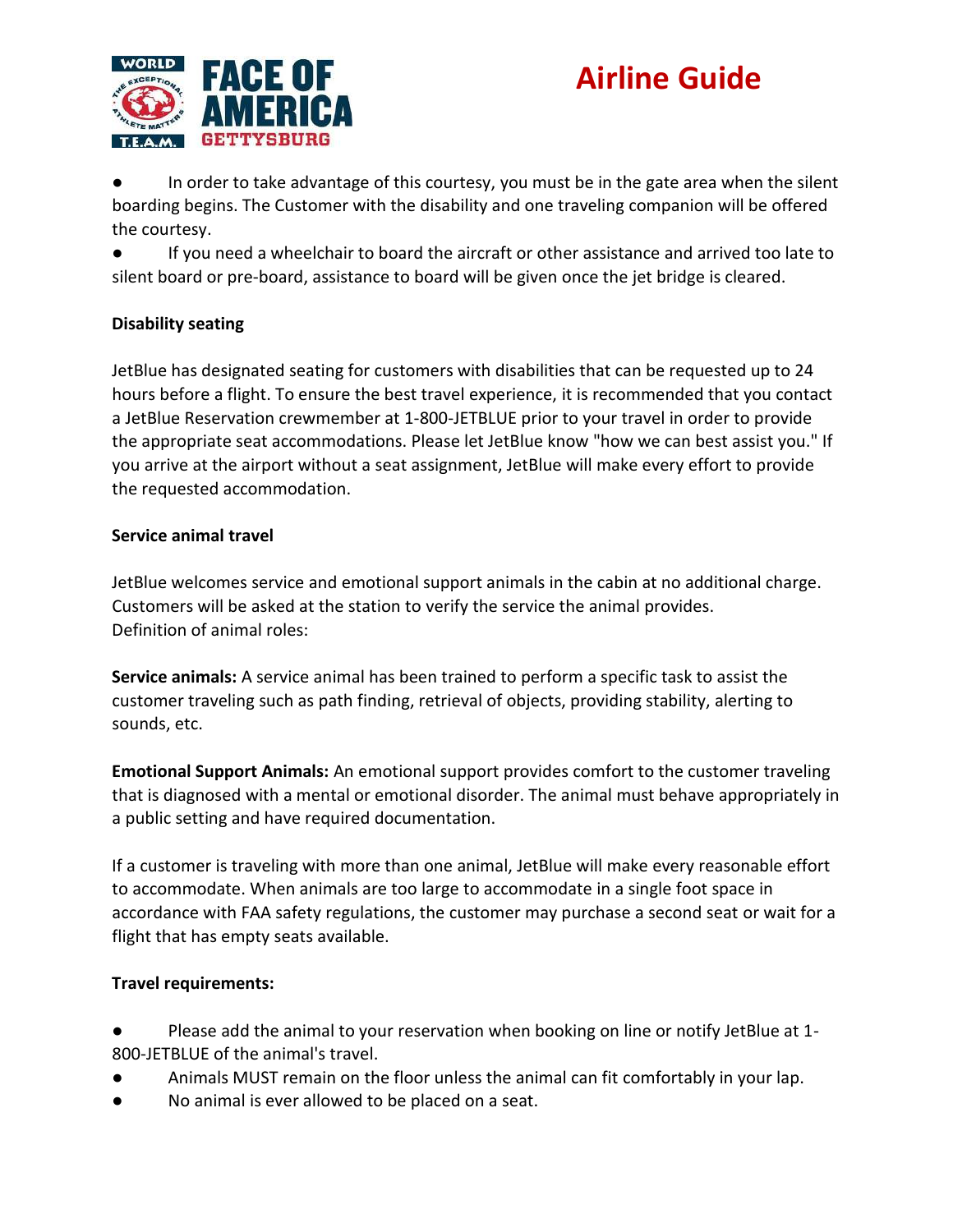

● Service animals in training are not accepted.

● Animals that provide comfort for others or skills like drug or bomb detection will not be accepted on JetBlue.

Unusual animals (e.g. snakes, other reptiles, ferrets, rodents and spiders) pose unavoidable safety and/or public health concerns and will not be allowed on JetBlue flights.

### **Emotional support documentation requirements:**

● Current documentation, not more than one year old, must be written on letterhead or prescription pad from a licensed mental health professional or physician.

- Documented information MUST include:
- The customer has been diagnosed with a mental illness or emotional disability.
- The customer needs the animal as an accommodation for air travel and/or for activity at the destination.
- The individual providing the assessment is a licensed mental health professional or physician and the customer is under his or her professional care.
- The date and type of the mental health professional's license and the state or other jurisdiction in which it was issued.

The required documentation and behavior of the animal will be assessed at the airport to ensure safety requirements are met before approving the animal for travel.

Additional documentation required:

Puerto Rico and the U.S. Virgin Islands require vaccination documentation for the animal to be admitted into the destination.

International Destinations have vaccination and documentation requirements. Click here for Pet or Service/Emotional Support animal requirements to travel.

### **Pet relief area accommodation:**

Assistance will be offered by JetBlue Crewmembers to and from the Airport Pet Relief Areas upon request. Please ask an Airport Crewmember for directions to the relief area.

### **Flying on Mint**

JetBlue permits Service Animals/Emotional Support/Psychiatric Service Animals to accompany a customer with a disability at any seat in which the person sits, unless the animal obstructs an aisle or other area that must remain unobstructed in order to facilitate an emergency evacuation. In JetBlue's Mint seating, the reclining feature will be forfeited in order to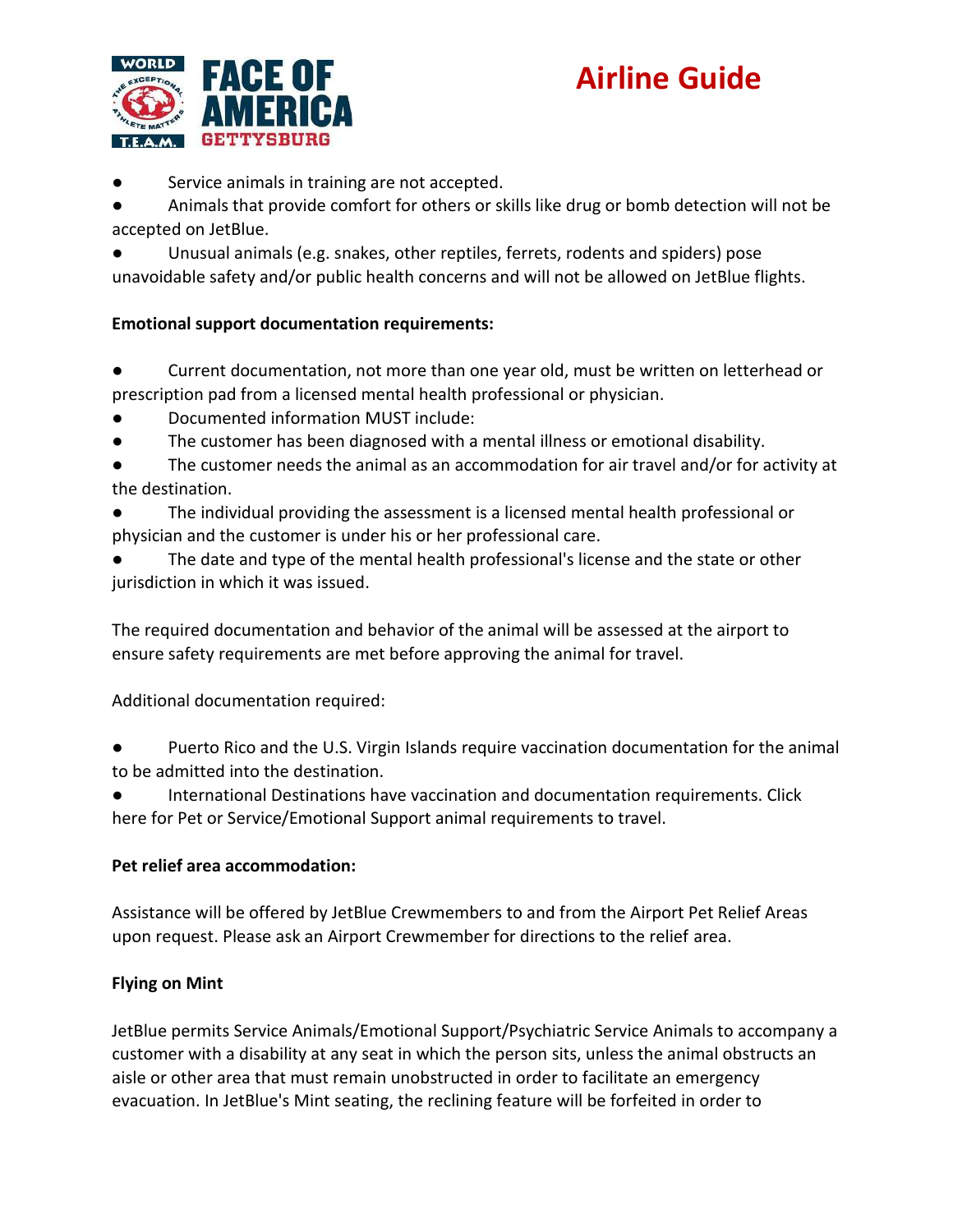



accommodate a service or emotional support animal on the floor. Animal carriers are not permitted in Mint seating and must be stowed in the overhead compartment during takeoff and landing. If the animal is small enough to sit comfortably on the customer's lap, the reclining feature may be used. If the animal(s) are of a size that prevents an adjacent customer from utilizing the amenities of their seat, the customer traveling with the animal(s) may need to be re-accommodated in another seat.

#### **Booking with Special Needs**

Be sure to notify JetBlue of any special needs you might have prior to your travel. When you book your reservation on line, please call 1-800-JETBLUE to add the special service requests to your reservation. The more advanced notice you can provide, the better prepared JetBlue will be to assist with your travel.

We prefer 48 hours advanced notice when traveling with:

- A Portable Oxygen Concentrator (POC)
- An Emotional Support Animal/Psychiatric Service Animal Documentation required\*
- A Motorized Wheelchair with a spillable battery

**Alaska Airlines** [http://www.alaskaair.com/content/travel-info/accessible-services/specialservices](http://www.alaskaair.com/content/travel-info/accessible-services/specialservices-overview.aspx?lid=nav:travelInfo-accessible)[overview.aspx?lid=nav:travelInfo-accessible](http://www.alaskaair.com/content/travel-info/accessible-services/specialservices-overview.aspx?lid=nav:travelInfo-accessible) **Reservations 1-800-252-7522**

**Whatever Your Needs, We'll Get You There Special Services for Accessible Travel**

At Alaska Airlines, we strive to provide a travel experience that works for everyone. If you would like our assistance during your trip, we recommend the following to help us make your experience as easy, safe, and comfortable as possible:

● Make reservations as early as possible. You can request services online or by phone.

● Let us know of any special requirements—at check-in, in the boarding area, and on the aircraft.

● Arrive at the airport at least 2 hours prior to departure when requesting these services, and present yourself at the departure gate 1 hour prior to departure.

#### **Mobility and Wheelchair Assistance**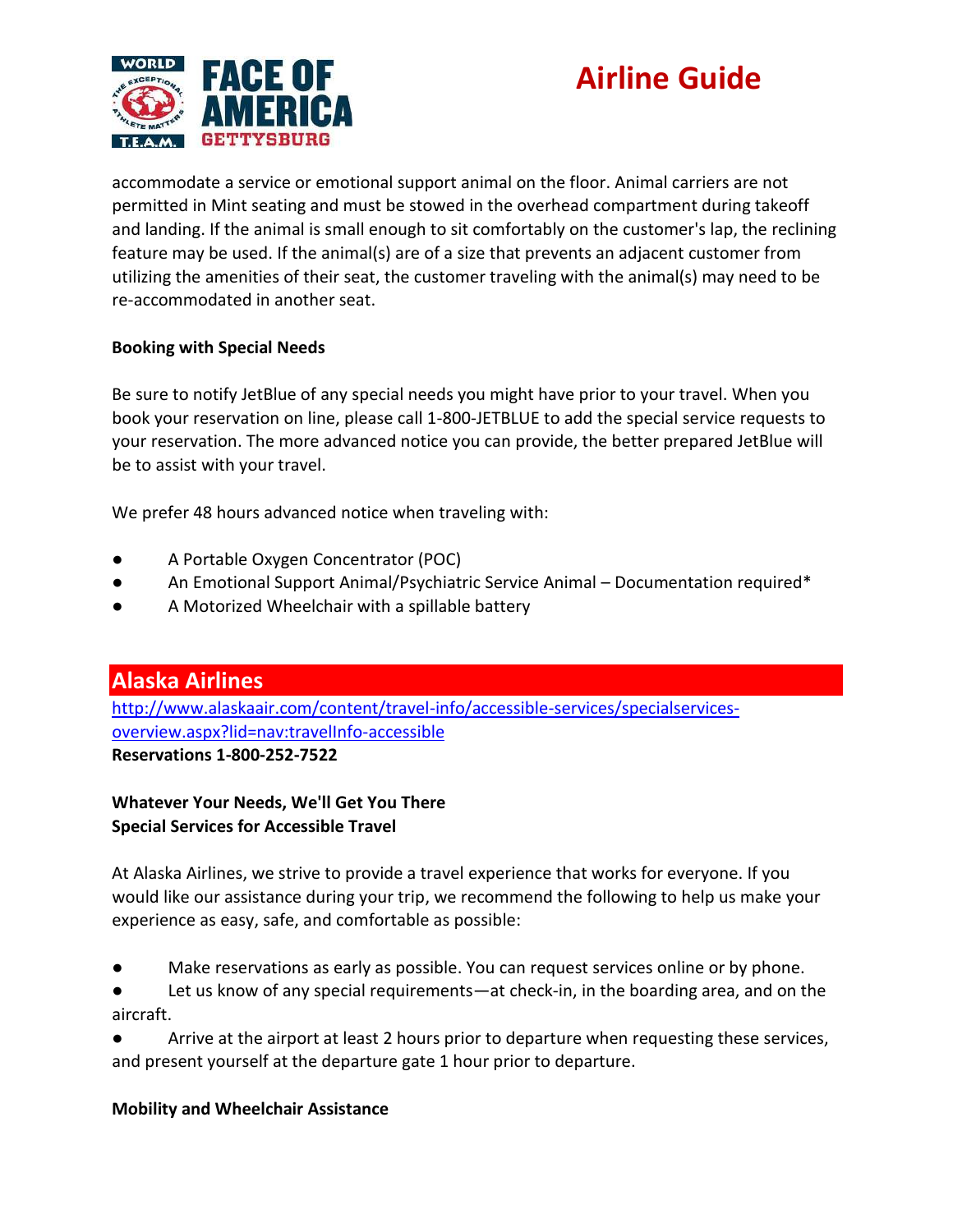



We are pleased to offer assistance to anyone using a wheelchair or other mobility devices.

To help us offer you the best travel experience please:

Make reservations as early as possible. You can request services online or by phone.

● Let us know of any special requirements—at check-in, in the boarding area, and on the aircraft.

● Arrive at the airport at least 2 hours prior to departure when requesting these services, and present yourself at the departure gate 1 hour prior to departure.

If you are transporting an electric/battery-powered wheelchair, cart or scooter, you must be checked in and available to board at least 45 minutes before posted departure for all flights.

● If you are transporting any other type of non-electric/battery-powered wheelchair, cart or scooter, you must be checked in and available to board at least 30 minutes before posted departure for all flights.

● If you fail to meet these requirements, we may have to cancel your reserved seats and/or your entire reservation.

#### **Services and Assistance at the Airport**

Wheelchairs and wheelchair escorts are available at every airport for customer use.

Additionally, some airports have electric carts available for customer use.

Please note that we do not offer curbside skycap service at most airport locations. Please contact us at Alaska Airlines Reservations 1-800-252-7522 for skycap information.

We ask that if you need wheelchair assistance you arrive at the airport at least 2 hours prior to scheduled departure and then go directly to one of our customer service representatives. There may be a waiting period before your wheelchair escort arrives.

Please inform one of our customer service agents at the airport of all services required, including transfer assistance and/or deplaning at a connecting/arrival location. We will need to arrange for a wheelchair assistance at each location.

Please note that while customer service agents and/or wheelchair escorts can assist you to the baggage claim, in-terminal rental car counter, or curbside, they cannot wait with you or provide help with ground transportation. If you require additional assistance, we recommend traveling with a ticketed safety assistant.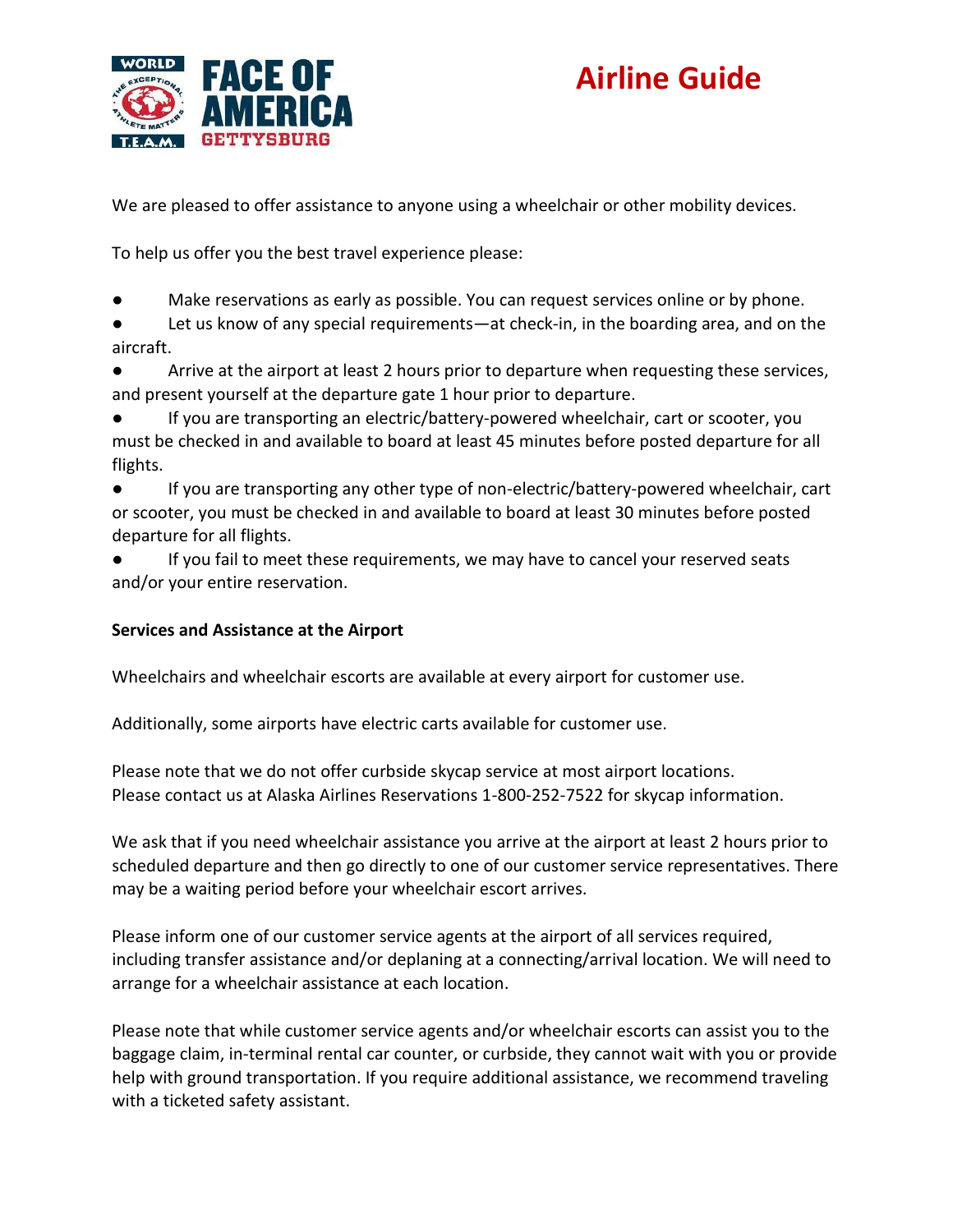

#### **Boarding Assistance**

If you need assistance getting onto the aircraft, we offer the following options:

- Lift/Ramp is a boarding and deplaning method for those who are unable to climb or walk down stairs.
- Aisle Chair/Slide Board are specially designed wheelchairs/slings available for nonambulatory travelers to get in and out of their seats.

If you need these services we ask that you arrive for boarding 45 minutes prior to your departure to allow us time to safely board you and your baggage. Failure to do so may result in being rebooked on a later flight.

#### **Onboard the Aircraft Available Services**

All of our aircraft are equipped with onboard wheelchairs for customers who need assistance to and from the lavatory. Additionally, we are happy to offer the following services:

Individual safety briefing to any traveler whose disability prevents him or her from receiving information presented in the general briefing

- Assistance with loading and retrieving carry-on items
- Assistance with opening packages
- Assistance with identifying food

Our inflight crews are not able to:

- Provide medical services or administer medication
- Assist with eating
- Assist within the lavatory
- Lift or carry customers

If you require assistance beyond what we can offer, we recommend traveling with a ticketed safety assistant.

### **Seating Accommodations**

We offer specific seating accommodations for travelers with a disability. Travelers who are entitled to special seating include: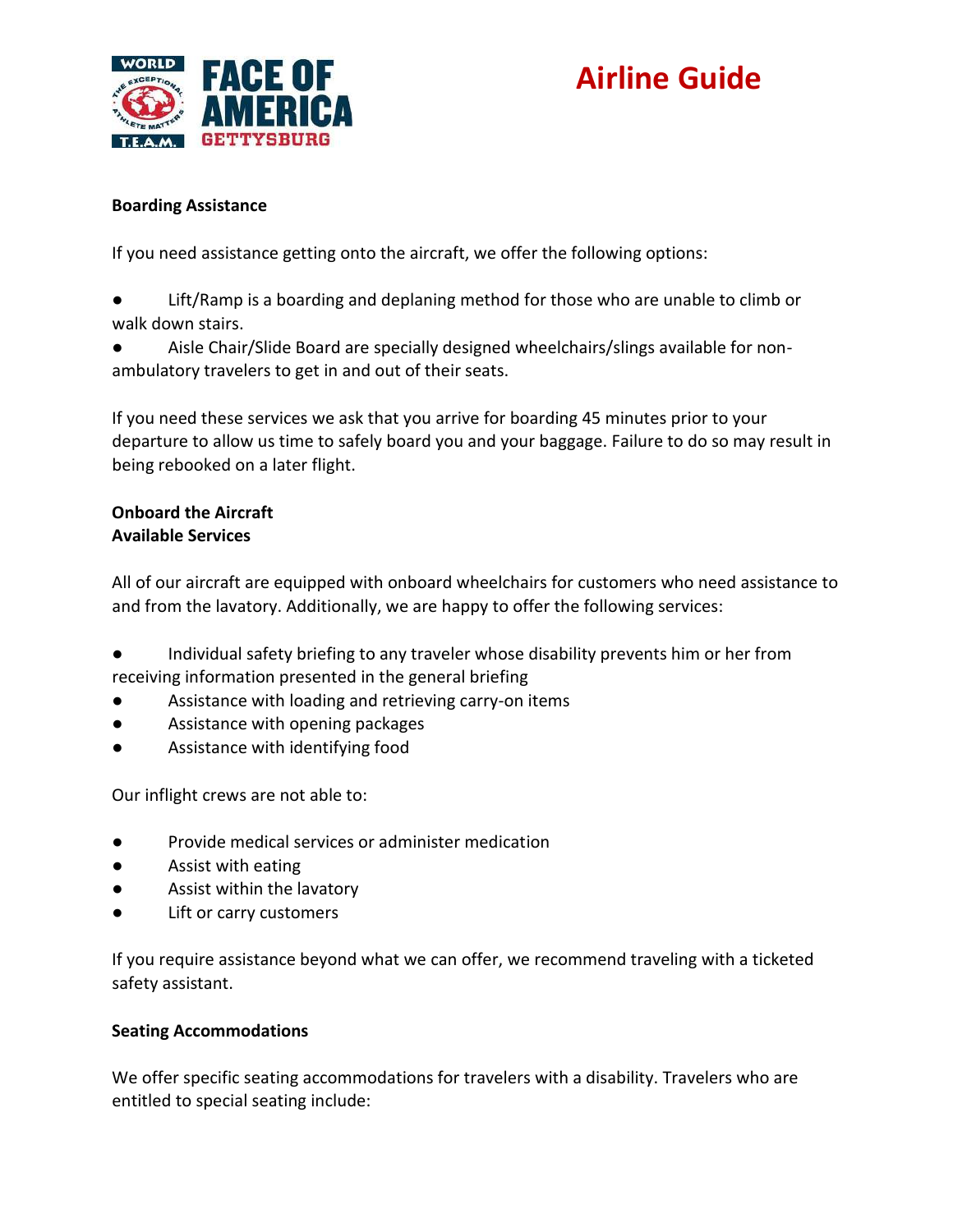

- Those who use an aisle chair to board the aircraft
- Those who cannot readily transfer over a fixed aisle armrest
- Those traveling with a safety assistant who will be assisting that individual during the flight
- Those traveling with a service animal
- Those with a fused or immobilized leg
- Those using a Portable Oxygen Concentrator (POC)

At Alaska Airlines our aircraft are subject to federal accessibility requirements for customers with disabilities. Depending on aircraft type and age, additional seats with movable aisle armrests are available beyond the specific reserved seats for disabled travelers. Please contact us at Alaska Airlines Reservations at 1-800-252-7522 for seating accommodations.

### **Bringing Your Own Wheelchair or Other Assistive Devices**

We transport all types of personal wheelchairs including, folding, collapsible, non-folding manual wheelchairs, electric/battery-powered wheelchairs, and electric-powered carts or scooters.

- A personal wheelchair can be checked at the ticket counter or the gate free of charge.
- Travelers can use our wheelchair equipment after checking a personal wheelchair; an initial waiting period may be necessary for the escort to arrive with the proper equipment.
- Detachable items such as seat cushions and footrests can be carried onboard or checked with the wheelchair and stowed in the cargo compartment.
- Alternately, arrangements can be made to have your personal wheelchair checked at the departure gate. The wheelchair will be returned at the destination gate upon arrival or at a connecting airport.
- If you prefer to use your personal wheelchair at the connecting airport, please advise the Customer Service Agent at the ticket counter or boarding gate in advance. Time between connecting flights may be insufficient to provide this service if disassembly and re-assembly of a personal wheelchair is required. If time is a factor, we recommend taking advantage of our wheelchair service for transport between connecting flights.
- If your device uses a lithium ion battery, the battery will be removed and packaged in a protective covering and stowed in the cabin during travel. The battery cannot exceed 25 grams (300 watt hours).

### **Folding Wheelchairs**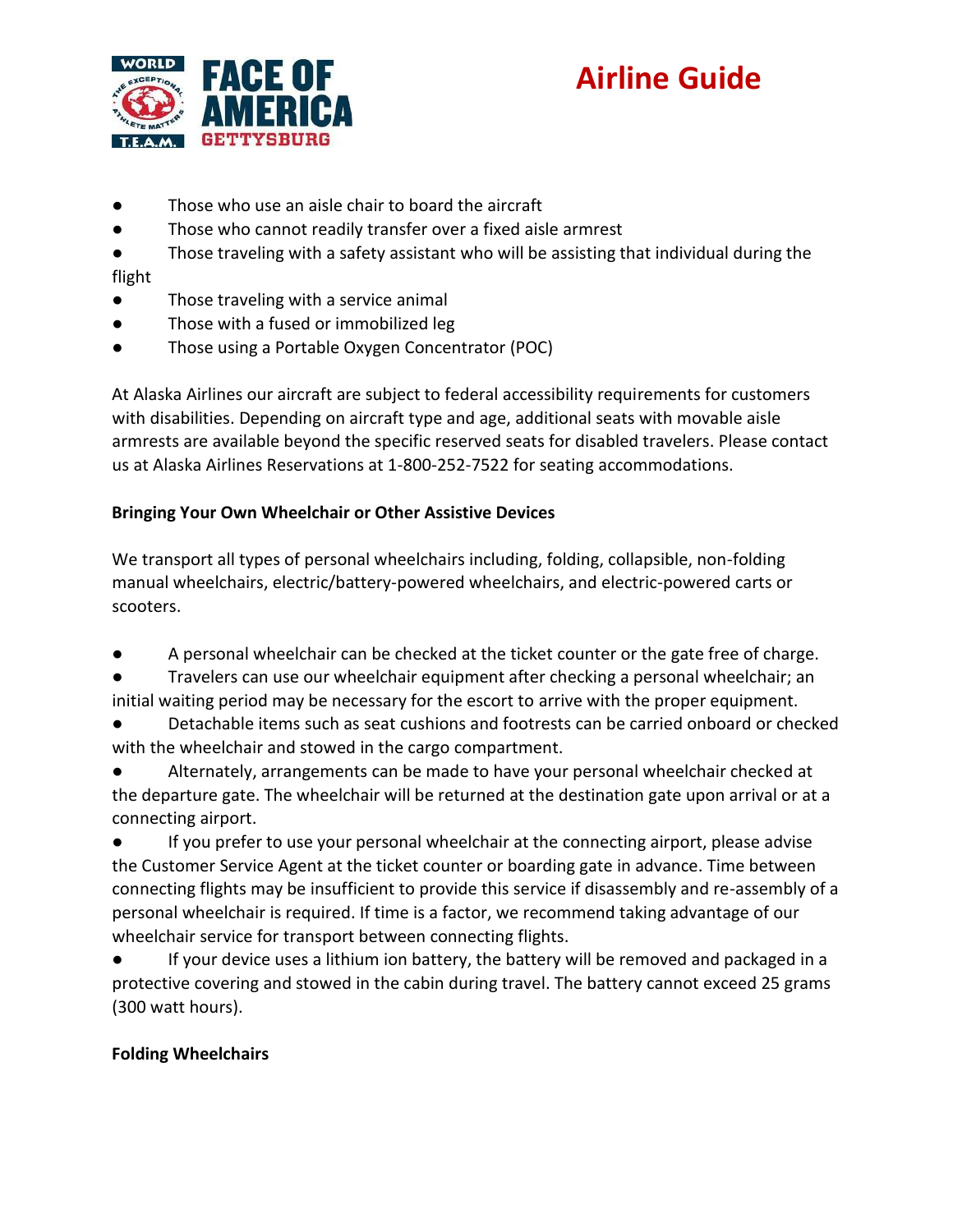

● You can request to have your folding, collapsible, or breakdown wheelchair stowed onboard the aircraft at time of pre-boarding on Alaska Airlines flights 1-999.

The number of personal wheelchairs is limited to one personal wheelchair in cabin per flight and this space is provided on a first-come, first-serve basis.

- The wheelchair must meet the size and weight restrictions for the approved storage space on the aircraft.
- Wheelchairs stowed onboard have priority over other carry-on items.

If your wheelchair will not fit safely in the approved stowage closet, we will be glad to transport it in the cargo compartment at no additional charge.

### **Other Assistive Devices**

One additional wheelchair battery, crutches, braces, personal walker, or other prosthetic devices are also permitted on the same flight if you are dependent on the device.

Rigid canes must be stowed in a closet or overhead bin. When required, please contact a Flight Attendant who will be happy to retrieve it.

If your assistive device will not fit safely in the approved stowage closet, we will be glad to transport it in the cargo compartment at no additional charge.

### **Family Member Airport Escort**

If you prefer to have a family member escort you to and from your departure/arrival gate, please remember the following policies:

One or two adults, plus any children under age 13, will be allowed through the security checkpoint.

Each non-traveling person must obtain a Security Pass from the ticket counter in order to be allowed access through the security checkpoint.

Due to additional airport security, family members should allow up to two hours to obtain a Security Pass.

Security Passes may not be available when traveling to/from Canada and Mexico due to customs and immigration requirements or for evening arrivals after the airport's Security Checkpoint has closed.

Please note: The Transportation Security Administration (TSA) has the authority to suspend issuance of Security Passes to non-traveling persons at any time.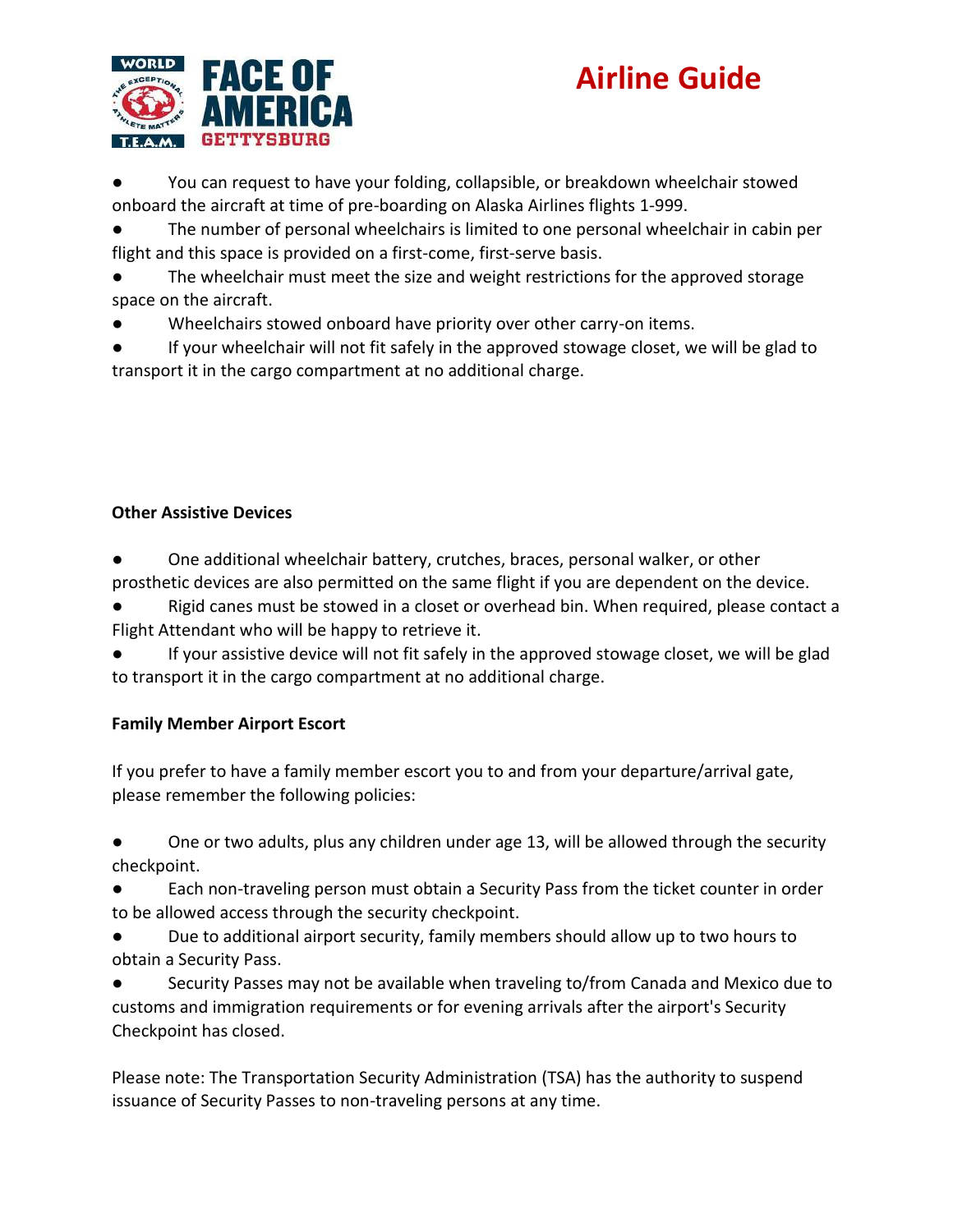

#### **Service and Emotional Support Animals**

We welcome service and emotional support animals on Alaska Airlines. To ensure that both you and your service/emotional support animal travel easily and comfortably, please review the following information.

When traveling to Hawaii, there are additional entry requirements outlined in the Traveling with Service/Emotional Support Animals to Hawaii policy.

If you are traveling outside the United States, it is important to note that some countries have restrictions on animals transiting through or destined for their country. One of our Reservation Agents will be happy to talk over your travel plans with you to see if there are specific restrictions that may apply.

#### **Service Animals**

- Please inform the Customer Service Agent upon arrival at the airport that you'll be traveling with a service animal so that we may account for all animals onboard the flight.
- There is no additional charge to travel with a working service animal.
- When accompanied by a service animal you may ship your animal's kennel as a checked bag free of charge.
- Your service animal may sit at your feet, unless the service animal is too large and obstructs an aisle or other area used for emergency evacuations.
- If you are traveling with a service animal we will do everything we can to seat you in a row with the most legroom.
- We recommend choosing a window seat so the service animal is safe from foot traffic.
- A harness, tag or vest indicating status as a service animal will be helpful in
- distinguishing them to airport personnel. However, credible verbal assurance that the animal is providing a service to assist with a disability will suffice, should an inquiry be made.

Your service animal must occupy your own space and cannot be in a seat. Also, they cannot obstruct aisles or areas that must remain clear for emergency evacuation. If your service animal does not fit the area available, one of our Customer Service Agents will:

- Find an alternate flight with more room for you and your service animal
- If your service animal is not needed during the flight, we will transport your service animal in a crate that you provide, in the climate-controlled cargo area of the aircraft. The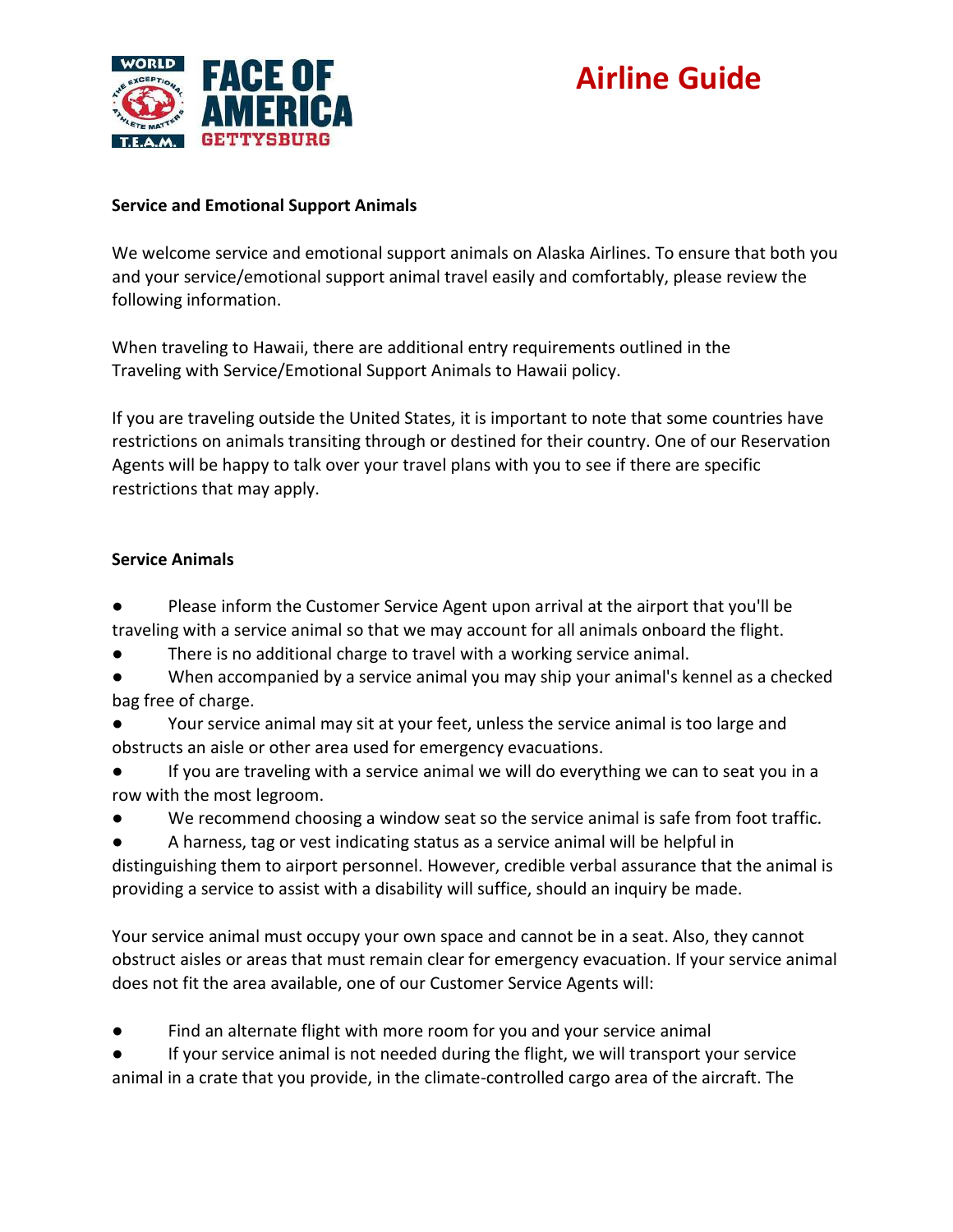

animal will be immediately returned to the traveler upon deplaning. There is no additional charge for service animals that travel in the cargo area of the aircraft.

At Alaska Airlines, we will accept service animals-in-training provided all of the following conditions are met:

- The service animal is being transported by a trainer to the new owner/handler's home.
- The trainer can identify the new owner's/handler's name and home city.

● The trainer can provide documentation on official letterhead noting the service animal has successfully completed training.

### **Emotional/Psychiatric Support Animals**

You may travel with an emotional/psychiatric support animal in the cabin if you are a qualified individual with a disability and certain documentation requirements are met.

Prior to boarding, you must present current documentation to one of our Customer Service Agents. It must not be more than one year old and it must be on letterhead from a mental health professional or medical doctor who is treating your mental health-related disability. The letter must state the following:

- That you have a mental or emotional disability recognized in the Diagnostic and Statistical Manual of Mental Disorders - Fifth Edition (DSM V)
- That you need the emotional support or psychiatric service animal as an accommodation for air travel and/or for activity at your destination
- The letter must come from a licensed mental health professional, you must be under his/her professional care.

● The letter MUST contain the date, the mental health professional's or medical doctor's license, and the state or other jurisdiction in which it was issued.

All of the above specific criteria must be provided to accept your emotional/psychiatric support animal for travel in the passenger cabin. Advance notice is strongly recommended to ensure all paperwork is in order. When traveling with a service animal or an emotional/psychiatric support animal you are not permitted to sit in an emergency exit row.

### **Medication**

We are pleased to help safely transport your medication. However, we do not provide medical services or administration of medication.